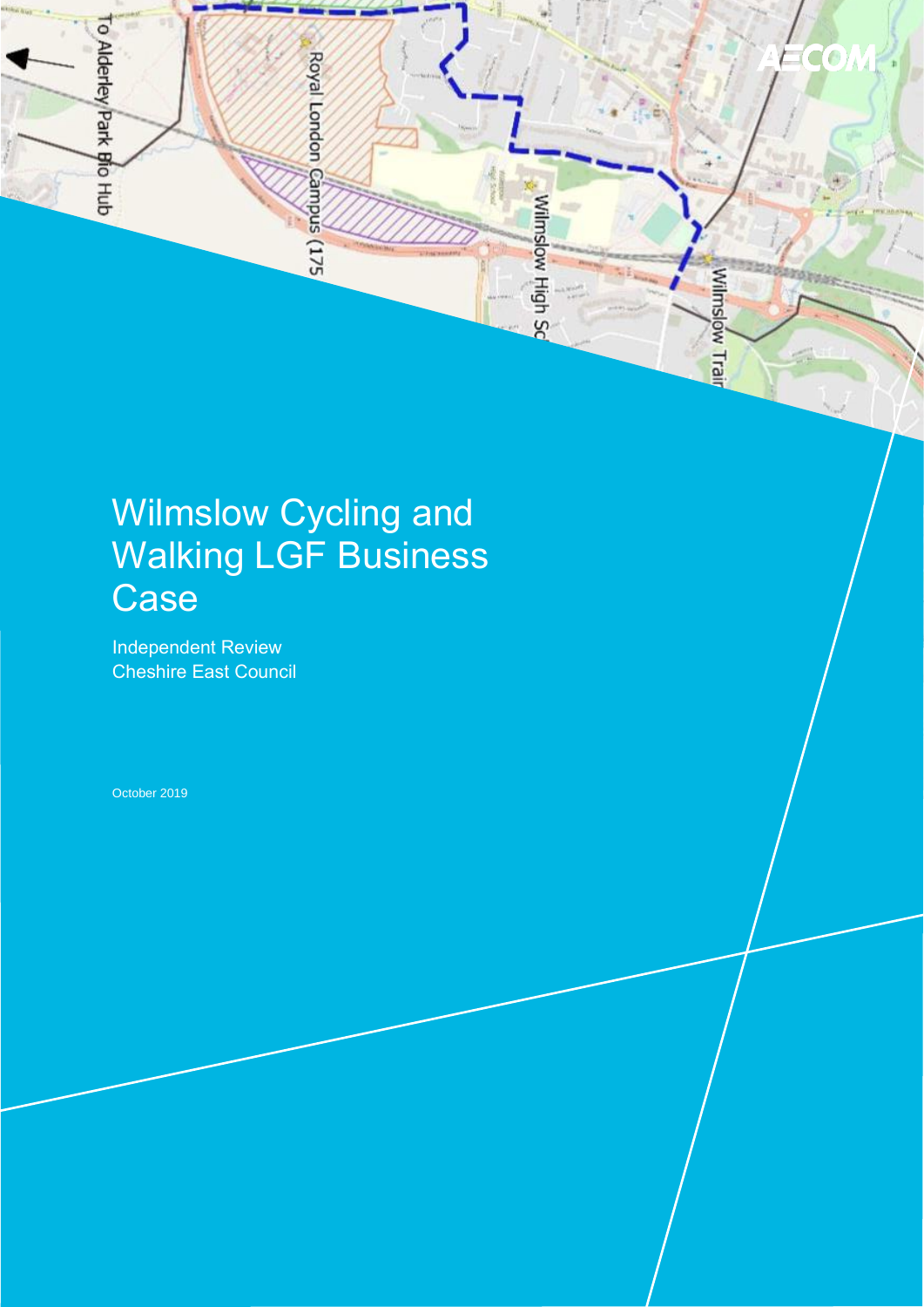### Quality information

| Sam Gibb<br>Graduate Consultant |                      | Katrina Keddie<br>Senior Consultant | <b>Timothy Vincent</b>      |              | David Arthur             |
|---------------------------------|----------------------|-------------------------------------|-----------------------------|--------------|--------------------------|
|                                 |                      |                                     | <b>Principal Consultant</b> |              | <b>Regional Director</b> |
| <b>Revision History</b>         |                      |                                     |                             |              |                          |
| <b>Revision</b>                 | <b>Revision date</b> | <b>Details</b>                      | <b>Authorized</b>           | <b>Name</b>  | <b>Position</b>          |
| 1                               | 30.10.2019           | Draft v1                            | DA                          | David Arthur | <b>Regional Director</b> |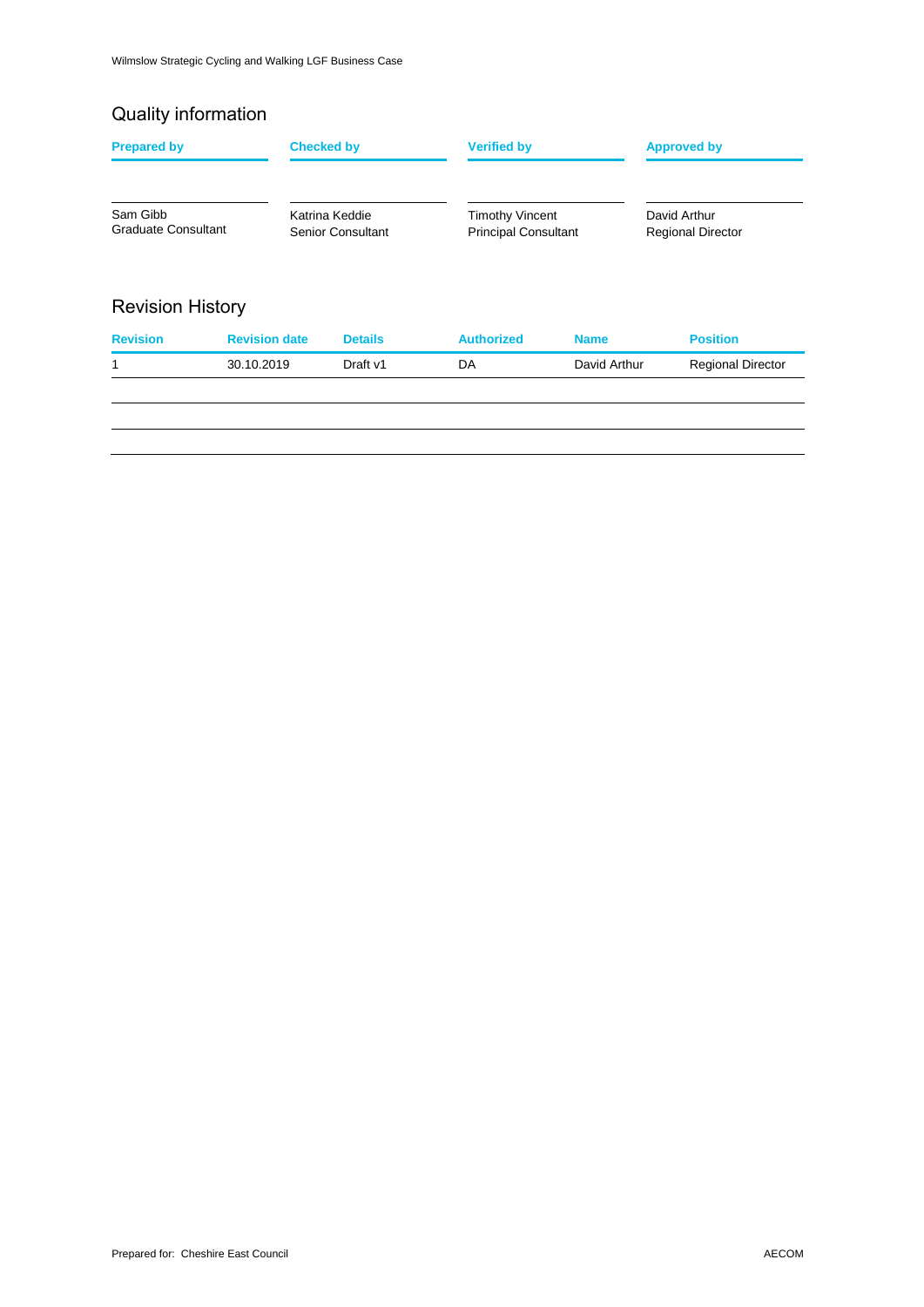### Prepared for:

Cheshire East Council John Davies Strategic Infrastructure Manager 6 th Floor, Delamere House Delamere Street Crewe CW1 2LL

### Prepared by:

David Arthur Regional Director T: +44-161-601-1725 M: +44-7795-666-945 E: david.arthur@aecom.com

AECOM Limited 1 New York Street Manchester M1 4HD UK

T: +44 161 601 1700 aecom.com

© 2018 AECOM Limited. All Rights Reserved.

This document has been prepared by AECOM Limited ("AECOM") for sole use of our client (the "Client") in accordance with generally accepted consultancy principles, the budget for fees and the terms of reference agreed between AECOM and the Client. Any information provided by third parties and referred to herein has not been checked or verified by AECOM, unless otherwise expressly stated in the document. No third party may rely upon this document without the prior and express written agreement of AECOM.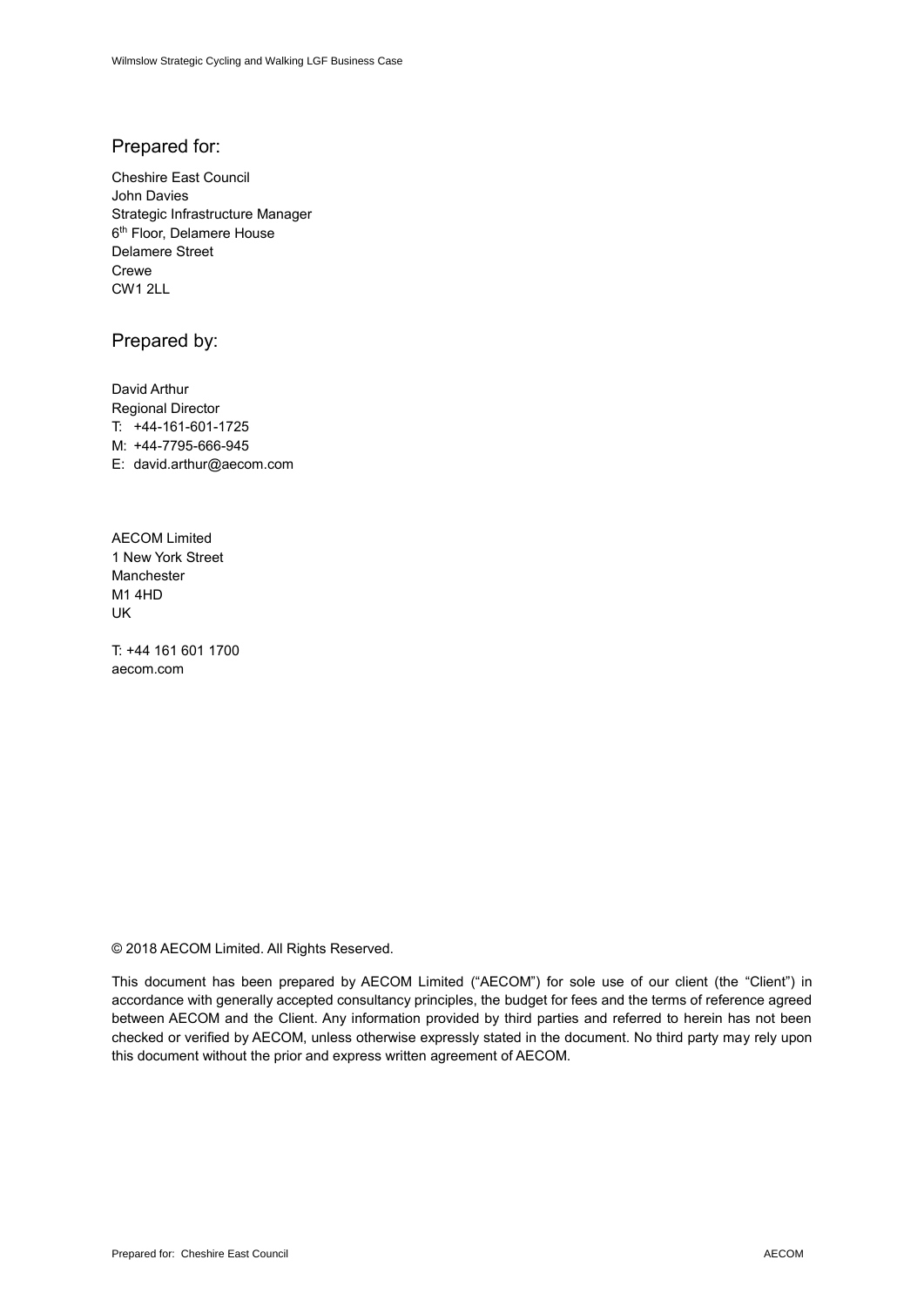### **Table of Contents**

### **Tables**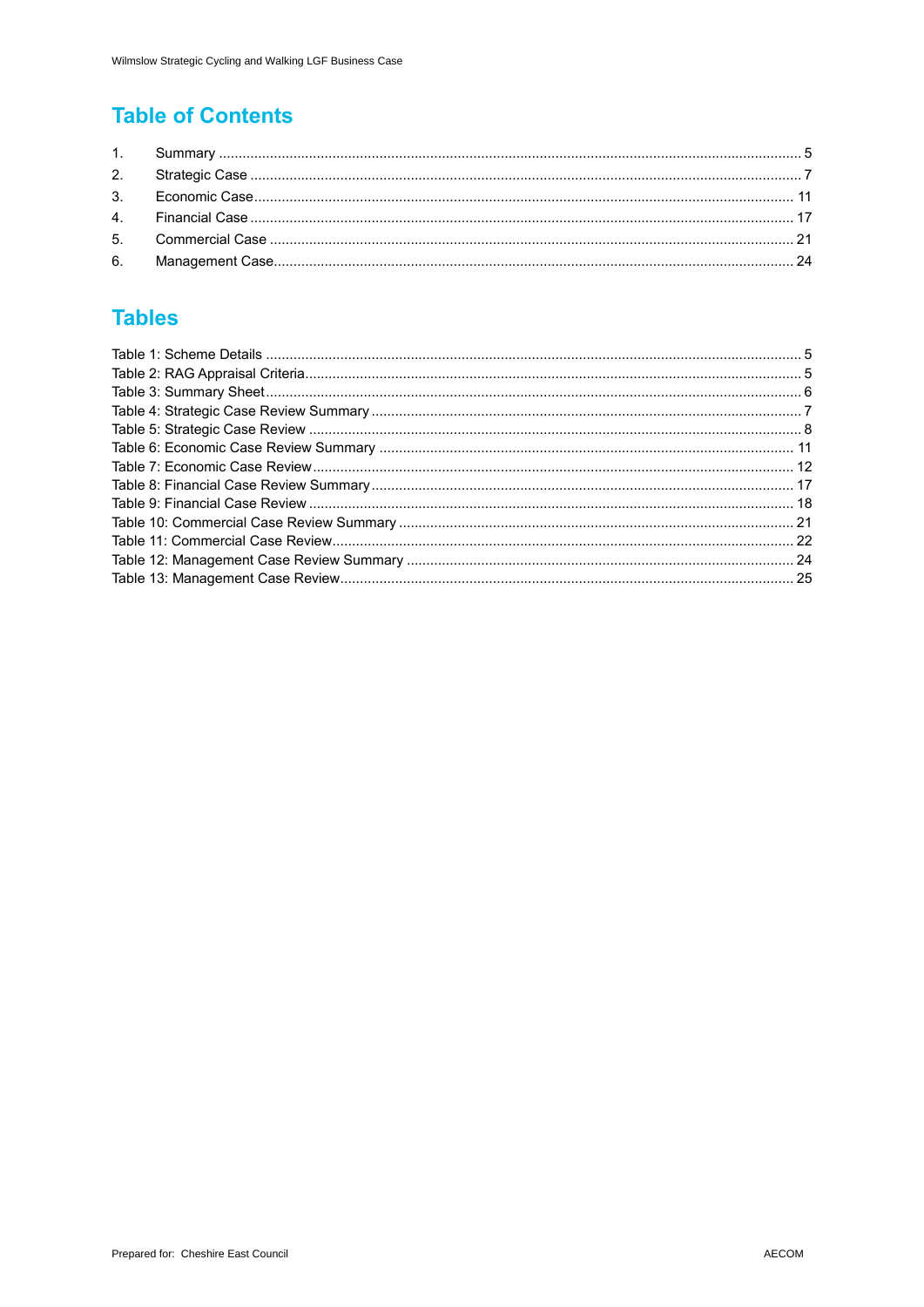### **1. Summary**

AECOM has been commissioned by Cheshire East Council to undertake an independent review of the Wilmslow Strategic Cycling and Walking LGF Business Case. The review is a requirement of the Cheshire and Warrington Enterprise Partnership (C&W LEP) for the release of monies devolved to the LEP under the Local Growth Fund.

The proposed Wilmslow Strategic Cycling and Walking LGF scheme is being promoted by Cheshire East Council. The review of the business case documentation has been undertaken based on a RAG appraisal light template (26.06.2019), which has been adopted by the C&W LEP as part of their Growth Programme Assurance and Accountability Framework.

| <b>Project Title</b>      | Wilmslow Strategic Cycling and Walking Route                                                                                                                                                                                                                                                                               |  |  |  |
|---------------------------|----------------------------------------------------------------------------------------------------------------------------------------------------------------------------------------------------------------------------------------------------------------------------------------------------------------------------|--|--|--|
| <b>Scheme Promoter</b>    | <b>Cheshire East Council</b>                                                                                                                                                                                                                                                                                               |  |  |  |
| <b>Document Reviewed</b>  | <b>Outline Business Case</b>                                                                                                                                                                                                                                                                                               |  |  |  |
| <b>Permission Sought</b>  | Full approval                                                                                                                                                                                                                                                                                                              |  |  |  |
| Date of Submission        | 17 <sup>th</sup> October 2019                                                                                                                                                                                                                                                                                              |  |  |  |
| Date of Review            | 30 <sup>th</sup> October 2019                                                                                                                                                                                                                                                                                              |  |  |  |
| <b>Scheme Description</b> | The scheme is a strategic cycling and walking link in Wilmslow. It fills key<br>gaps in the local network to create a coherent route connecting key<br>economic development sites along the Cheshire East Science Corridor<br>including Royal London and Alderley Park, Wilmslow Rail Station and<br>Wilmslow High School. |  |  |  |
|                           | The project will entail:                                                                                                                                                                                                                                                                                                   |  |  |  |
|                           | Pedestrian / cycle links between Wilmslow station and Royal<br>٠<br>London supporting delivery of 1,500 new jobs; and<br>Providing an improved route from residential areas in Wilmslow to<br>$\bullet$<br>employment locations including Alderley Park and Royal London.                                                  |  |  |  |

#### **Table 1: Scheme Details**

The RAG appraisal criteria are outlined below and have been used to assess individual criteria, the cases, and the business case overall.

### **Table 2: RAG Appraisal Criteria**

| <b>Requirements fully met - No issues of note with the submission.</b>   |
|--------------------------------------------------------------------------|
| Requirements substantially met - Minor issues exist with the submission. |
| Requirements partially met - Medium issues exist with the submission.    |
| Requirements not met - Critical issues exist with the submission.        |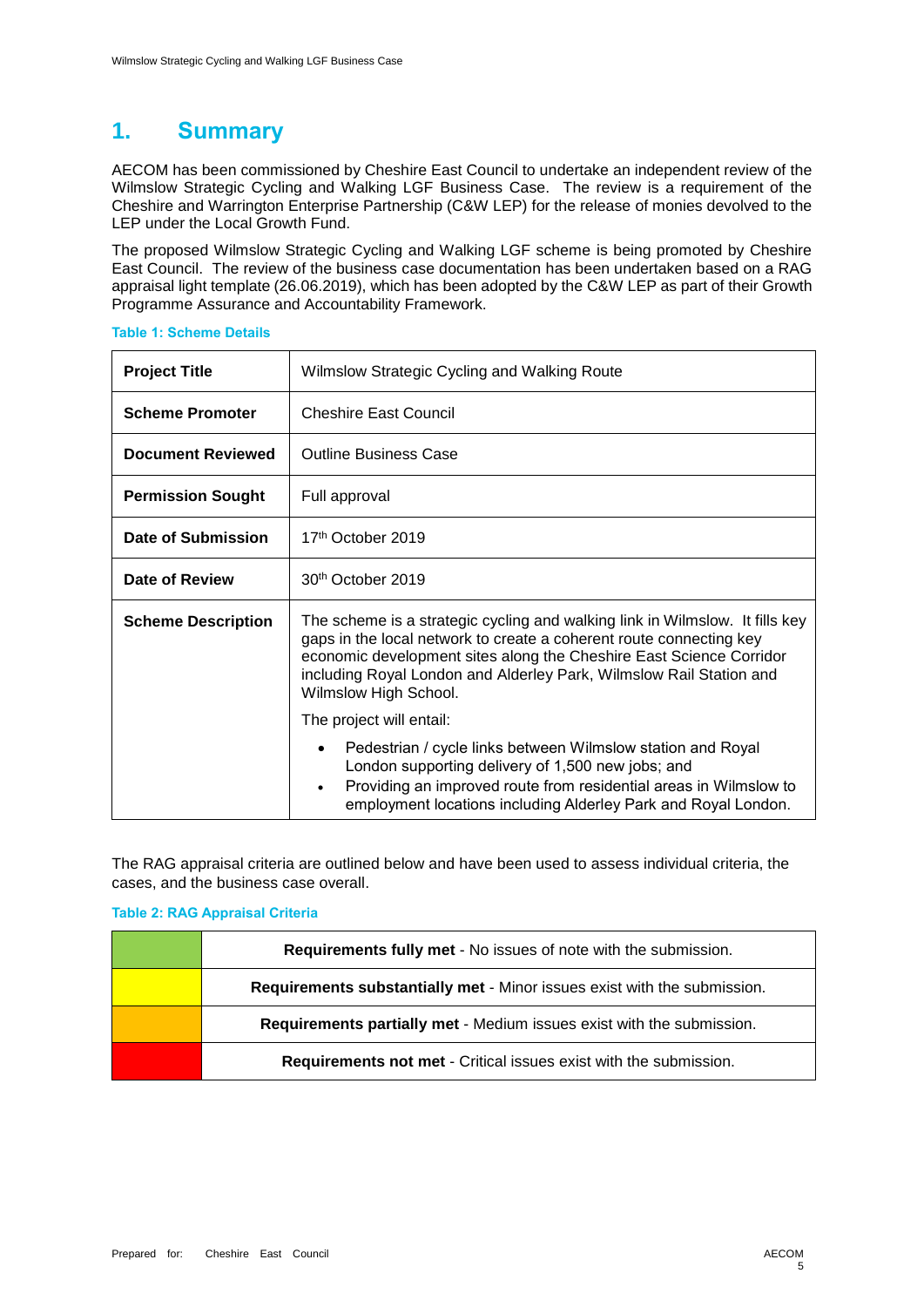### **Table 3: Summary Sheet**

| <b>Overall Score</b>                            | Requirements substantially met                                                                                                                                                                                                                                                                                                                                                                                                                                                                                                                                                                                                                                                                                                                                                                           |                                                                                                                                                                                                                                                                                                                                                                                                                                                                                                                                                                                                                                                                                                                                                                                                                                                                                                                                                       |  |  |
|-------------------------------------------------|----------------------------------------------------------------------------------------------------------------------------------------------------------------------------------------------------------------------------------------------------------------------------------------------------------------------------------------------------------------------------------------------------------------------------------------------------------------------------------------------------------------------------------------------------------------------------------------------------------------------------------------------------------------------------------------------------------------------------------------------------------------------------------------------------------|-------------------------------------------------------------------------------------------------------------------------------------------------------------------------------------------------------------------------------------------------------------------------------------------------------------------------------------------------------------------------------------------------------------------------------------------------------------------------------------------------------------------------------------------------------------------------------------------------------------------------------------------------------------------------------------------------------------------------------------------------------------------------------------------------------------------------------------------------------------------------------------------------------------------------------------------------------|--|--|
| Overall<br><b>AECOM</b><br><b>Comments</b>      | The Strategic Case largely meets the identified requirements. It includes a review<br>of the existing policies and evidence that supports the case for change, as well as<br>setting out the objectives and option assessment. Alternative options are assessed<br>against both objectives and delivery criteria.                                                                                                                                                                                                                                                                                                                                                                                                                                                                                        |                                                                                                                                                                                                                                                                                                                                                                                                                                                                                                                                                                                                                                                                                                                                                                                                                                                                                                                                                       |  |  |
|                                                 | Committee.                                                                                                                                                                                                                                                                                                                                                                                                                                                                                                                                                                                                                                                                                                                                                                                               | The Financial Case sets out the total cost estimate for the scheme is £950,000<br>including 15% risk. Cheshire East Council is to provide £50,000 in capital funding<br>(5%), with the C&W LEP to provide 95% via the Local Growth Fund (£900,000). The<br>total C&W LEP contribution for the scheme is above the match funding limits set out<br>in the Assurance Framework. It is noted however that the Cheshire East Council<br>contributions is 42% across the two walking and cycling projects reviewed (North<br>West Crewe and Wilmslow Strategic Cycling and Walking schemes). Therefore,<br>there is a requirement for both schemes to be granted funding approval in order for<br>this project to meet the Assurance Framework guidelines and for the C&W LEP to<br>accept the match funding contribution across both Council schemes. It is understood<br>this approach has been agreed but should be confirmed by the C&W LEP at the P&I |  |  |
|                                                 | Assuming the above approach is accepted, this limits the financial risk for this project<br>associated with third party match funding; given only £50,000 is required to<br>supplement the C&W LEP Local Growth Fund allocation.                                                                                                                                                                                                                                                                                                                                                                                                                                                                                                                                                                         |                                                                                                                                                                                                                                                                                                                                                                                                                                                                                                                                                                                                                                                                                                                                                                                                                                                                                                                                                       |  |  |
|                                                 | The Commercial Case includes a clear procurement strategy with a single<br>procurement route for the delivery of the scheme identified.<br>The Management Case notes the preferred route utilises the highway verge to<br>construct a shared pedestrian and cycle facility and short sections of quiet<br>residential streets, and as a consequence there are limited constraints on delivery.<br>The delivery structure proposed is considered appropriate for a scheme of this type<br>and size.<br>A VfM statement has been included in the Economic Case (Section C4). This<br>presents a BCR of 3.38 within the Base Scenario and a Low Scenario sensitivity<br>test which generates a BCR of 2.73. Therefore, both scenarios result in a BCR<br>which reflects High VfM according to DfT criteria. |                                                                                                                                                                                                                                                                                                                                                                                                                                                                                                                                                                                                                                                                                                                                                                                                                                                                                                                                                       |  |  |
|                                                 |                                                                                                                                                                                                                                                                                                                                                                                                                                                                                                                                                                                                                                                                                                                                                                                                          |                                                                                                                                                                                                                                                                                                                                                                                                                                                                                                                                                                                                                                                                                                                                                                                                                                                                                                                                                       |  |  |
| <b>Benefit to</b><br><b>Cost Ratio</b><br>(BCR) |                                                                                                                                                                                                                                                                                                                                                                                                                                                                                                                                                                                                                                                                                                                                                                                                          |                                                                                                                                                                                                                                                                                                                                                                                                                                                                                                                                                                                                                                                                                                                                                                                                                                                                                                                                                       |  |  |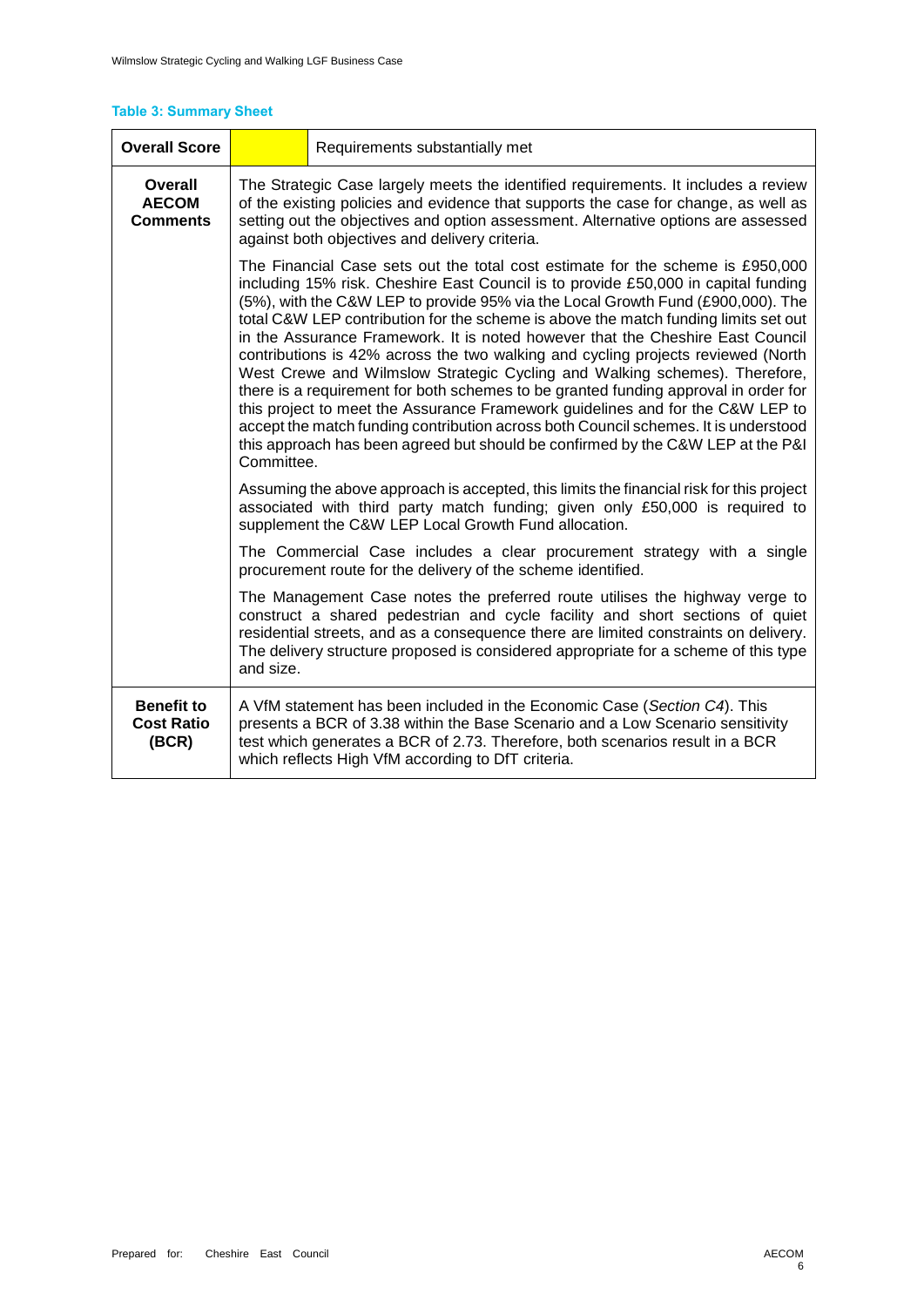# **2. Strategic Case**

### **Table 4: Strategic Case Review Summary**

| <b>Overall Score</b>            | Requirements substantially met.                                                                                                                                                                                                                                                                                                                                                                                                                                                                                                                                                                                                                                  |
|---------------------------------|------------------------------------------------------------------------------------------------------------------------------------------------------------------------------------------------------------------------------------------------------------------------------------------------------------------------------------------------------------------------------------------------------------------------------------------------------------------------------------------------------------------------------------------------------------------------------------------------------------------------------------------------------------------|
| <b>AECOM</b><br><b>Comments</b> | Questions within the Strategic Case are mostly well answered.<br>The Strategic Case includes an assessment of alternative options and<br>recommendation for the preferred scheme. The assessment is set out within the<br>context of local, regional and national policy and existing and future problems in the<br>area to demonstrate the need for intervention. Five project objectives have been<br>developed which are aligned with the Cheshire East Council's Local Transport Plan<br>and linked to expected outcomes.<br>It is recommended that detailed design drawings be made available (at appropriate<br>time) to confirm the scope to be procured. |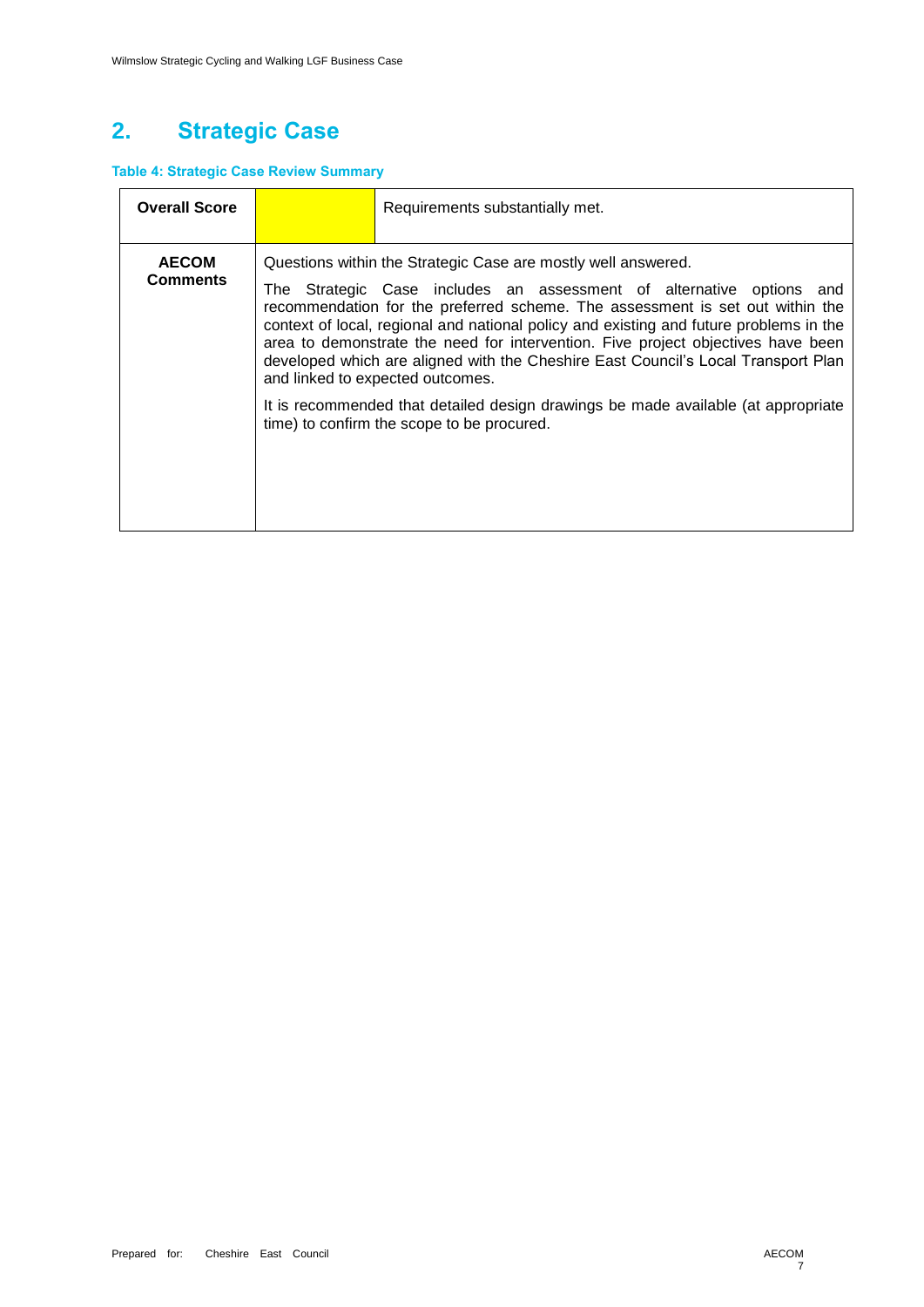### **Table 5: Strategic Case Review**

| <b>Ref</b>     | <b>Item</b>                                                                                                                                                                                              | <b>Status</b>                                | <b>Comments</b>                                                                                                                                                                                                                                                                                                                                                                                                                                                                                                                                                                                                                                                                      |
|----------------|----------------------------------------------------------------------------------------------------------------------------------------------------------------------------------------------------------|----------------------------------------------|--------------------------------------------------------------------------------------------------------------------------------------------------------------------------------------------------------------------------------------------------------------------------------------------------------------------------------------------------------------------------------------------------------------------------------------------------------------------------------------------------------------------------------------------------------------------------------------------------------------------------------------------------------------------------------------|
| S <sub>1</sub> | Is there a clear description of the<br>components of the scheme and<br>how it fits with the LEP's<br>Strategic Economic Plan (and<br>LIS) and any other strategic plans<br>e.g. Local Authority and Dft? | Requirements<br>fully met.                   | The Business Case provides a brief description of the scheme which is a strategic cycling and walking<br>link in Wilmslow. The scheme will fill a gap in provision in Wilmslow and contribute to a coherent<br>walking and cycling network, connecting Wilmslow railway station, residential areas and key<br>employment sites such as the Royal London development area.                                                                                                                                                                                                                                                                                                            |
|                |                                                                                                                                                                                                          |                                              | Figure 1 illustrates the proposed route within the context of wider links, employment and residential<br>sites. Figure 2 demonstrates how the scheme will connect to an existing route to Alderley Park.<br>Photographs are also provided in Figure 3 and Figure 4 which illustrate the existing walking and<br>cycling provision and add further context to the scheme.                                                                                                                                                                                                                                                                                                             |
|                |                                                                                                                                                                                                          |                                              | Section A.10 demonstrates how the scheme aligns to national, regional and local policies, as well as<br>the priorities of the C&W LEPs Strategic Economic Plan. By improving sustainable connectivity in the<br>area and access to the labour market, the scheme aims to contribute to the Cheshire Science Corridor<br>and TfN's West and Wales Strategic Corridor. The policy review also considers how the scheme will<br>contribute to national and local ambitions to grow cycling and walking, reduce carbon emissions and<br>improve air quality. At the local level, the scheme will support the Royal London Local Plan employment<br>site and Wilmslow Neighbourhood Plan. |
| S <sub>2</sub> | Have the problem(s) the scheme<br>will be addressing been clearly<br>identified?                                                                                                                         | <b>Requirements</b><br>fully met.            | The Strategic Case provides a detailed summary of the problems that the Scheme will address in<br>sections B.1 and B.2. A range of evidence is provided in relation to socio-economic, transport and<br>development constraints already existing within the area and that will occur in the future. Problems<br>include:<br>Access to employment opportunities;<br>Low levels of physical activity amongst residents;<br>Poor air quality;<br>Congestion on the highways network; and<br>Dominance of car travel amongst residents.<br>The Strategic Case then demonstrates how the scheme will help to address the identified problems.                                             |
| S3             | Is there a set of specific,<br>measurable, achievable, realistic,<br>time-bound (SMART) objectives                                                                                                       | <b>Requirements</b><br>substantially<br>met. | The Business Case identifies the following five project objectives in section A10:<br>1. To support existing businesses such as Royal London and employers at Alderley Park and<br>unlocking additional jobs;<br>2. To encourage active travel and an increase in physical activity;                                                                                                                                                                                                                                                                                                                                                                                                 |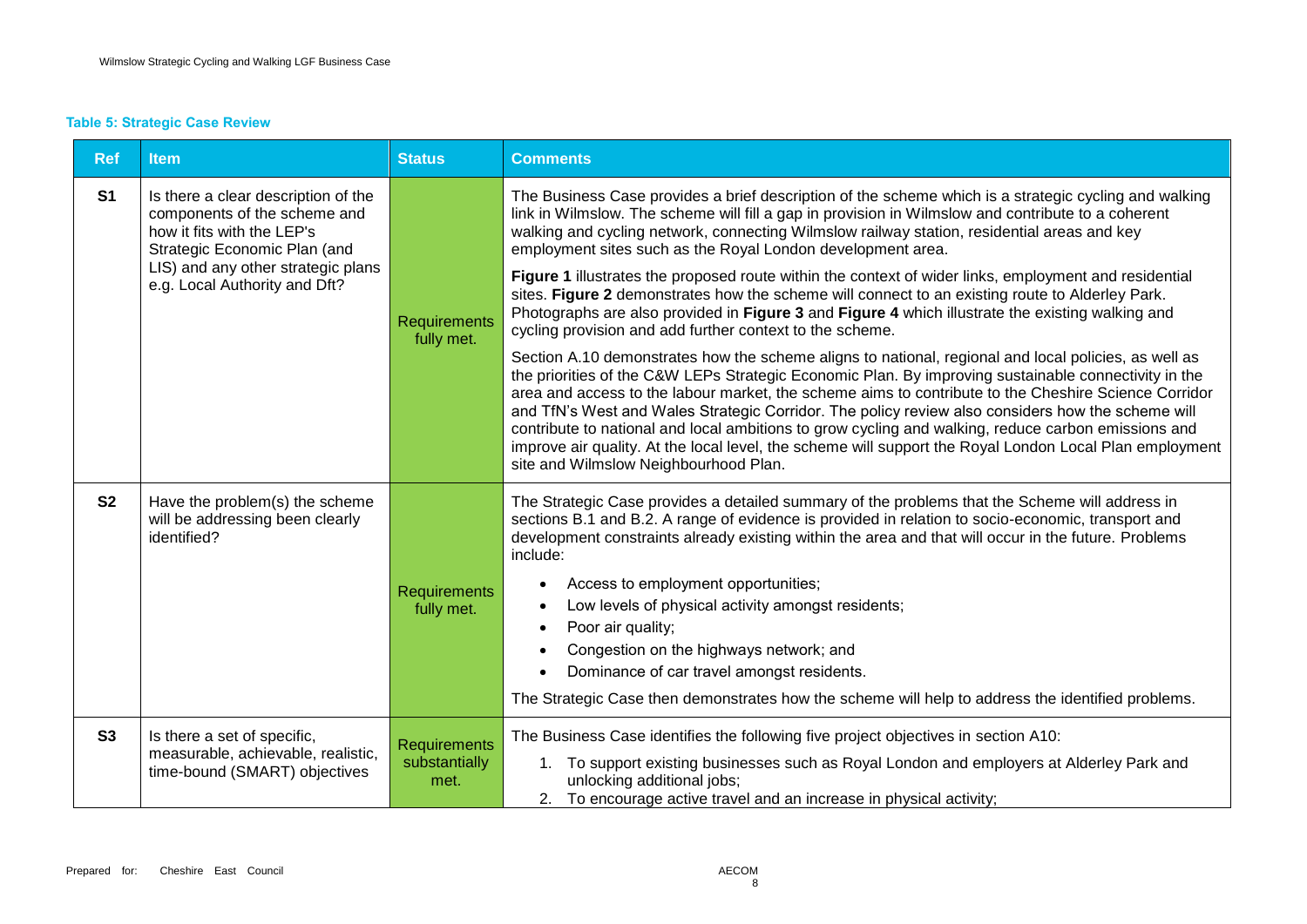| <b>Ref</b>     | <b>Item</b>                                                                                                        | <b>Status</b>                         | <b>Comments</b>                                                                                                                                                                                                                                                                                                                                                                                                                                                                                                                            |
|----------------|--------------------------------------------------------------------------------------------------------------------|---------------------------------------|--------------------------------------------------------------------------------------------------------------------------------------------------------------------------------------------------------------------------------------------------------------------------------------------------------------------------------------------------------------------------------------------------------------------------------------------------------------------------------------------------------------------------------------------|
|                | for the scheme to address the<br>problem(s) identified?                                                            |                                       | 3. To improve access to schools and education;<br>To create safe routes for non-motorised users; and<br>4.<br>5. To improve air quality and the environment within Wilmslow.                                                                                                                                                                                                                                                                                                                                                               |
|                |                                                                                                                    |                                       | The objectives have been developed to align with Cheshire East Council's Local Transport Plan and<br>are presented in a table which shows how they relate to the anticipated scheme outcomes. Further<br>evidence could be provided in the Management Case to support monitoring and evaluation of the<br>objectives (i.e. to demonstrate how they are to be measured - SMART framework).                                                                                                                                                  |
|                |                                                                                                                    |                                       | The scheme objectives are largely consistent with the Crewe scheme providing an opportunity to create<br>a consistent programme of monitoring activities to demonstrate success.                                                                                                                                                                                                                                                                                                                                                           |
| S <sub>4</sub> | Are the expected outcomes clear<br>and how they will be assessed?                                                  | Requirements<br>substantially<br>met. | The Business Case identifies four outcomes:<br>Supporting growth and economic strength;<br>Ensuring accessibility to services;<br>Protecting and improving our environment; and<br>Promoting health, wellbeing and physical activity.<br>The anticipated outcomes are presented in section A.10 in a matrix that shows their relationship with<br>the project objectives. Further detail on monitoring and evaluation could help to clarify how the<br>outcomes will be measured and what will constitute success.                         |
| S <sub>5</sub> | Have any interdependencies<br>which may affect the delivery of<br>the scheme been identified?                      | Requirements<br>substantially<br>met. | No interdependencies have been identified in the main Business Case. However, in Annex D<br>Alternative Options Appraisal (Technical Feasibility), it is noted that the preferred option is subject to<br>land owner agreements and environmental constraints. Further clarity could be provided in the<br>Business Case about these constraints and how they could affect the delivery of the scheme. The<br>Business Case notes the scheme primarily utilises existing highway verge and short sections of quiet<br>residential streets. |
| S <sub>6</sub> | Have relevant studies and<br>technical work that has informed<br>the development of the scheme<br>been identified? | Requirements<br>fully met.            | Section E1 outlines the work that has taken place to date, including:<br>Feasibility and scheme option development;<br>Costings for the scheme development;<br>Progression of designs; and<br>Progression through Cabinet for permission to construct and deliver.                                                                                                                                                                                                                                                                         |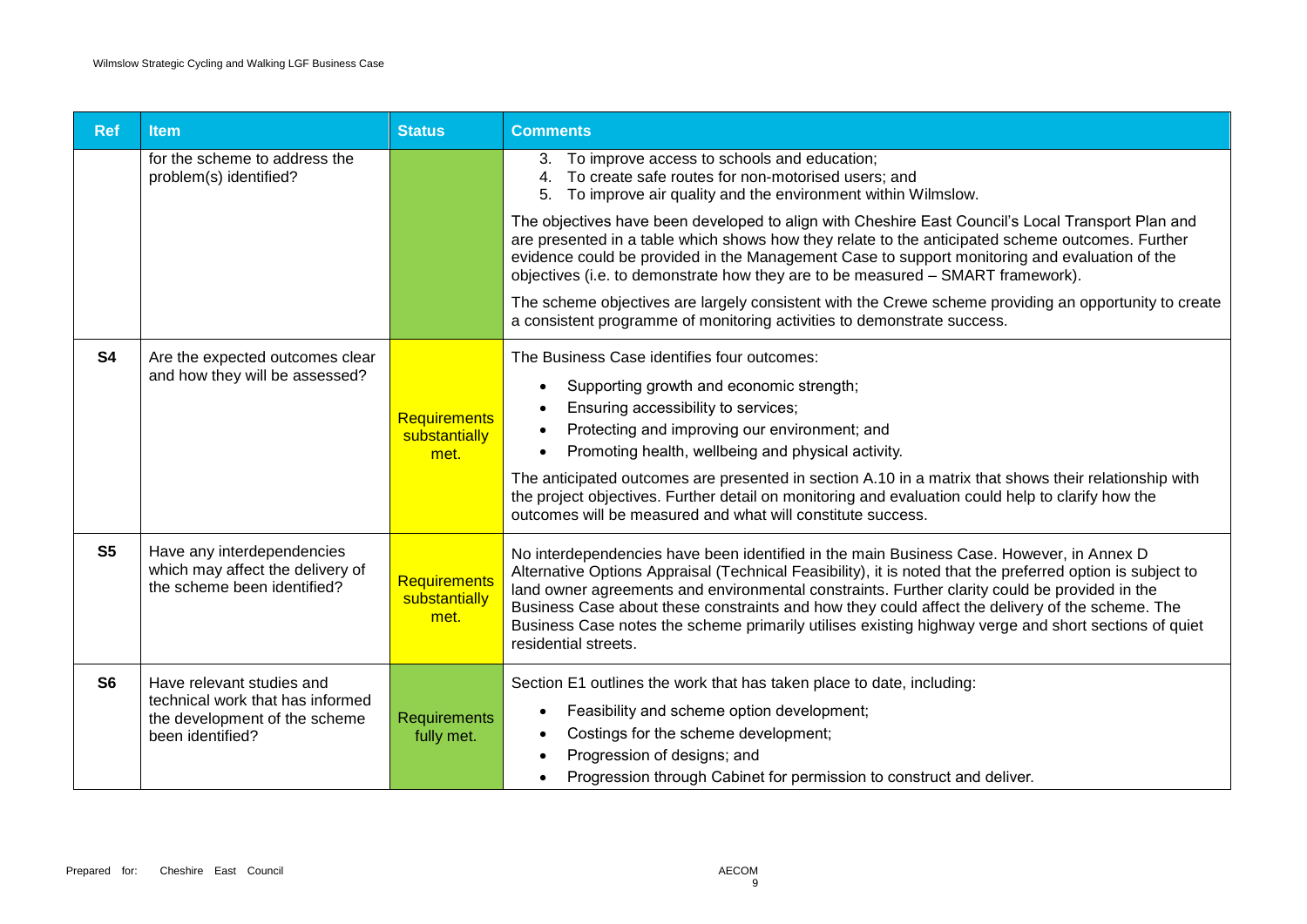| <b>Ref</b>     | ltem.                                                                                     | <b>Status</b>                         | <b>Comments</b>                                                                                                                                                                                                                                                                                                                                                                                                                                                                                                                                                                                                                                                           |
|----------------|-------------------------------------------------------------------------------------------|---------------------------------------|---------------------------------------------------------------------------------------------------------------------------------------------------------------------------------------------------------------------------------------------------------------------------------------------------------------------------------------------------------------------------------------------------------------------------------------------------------------------------------------------------------------------------------------------------------------------------------------------------------------------------------------------------------------------------|
|                |                                                                                           |                                       | The detailed documentation for the above activities is not currently appended to the business case.                                                                                                                                                                                                                                                                                                                                                                                                                                                                                                                                                                       |
| <b>S7</b>      | Have any links with other<br>schemes been articulated and<br>how they benefit each other? | Requirements<br>fully met.            | A range of links have been made to other relevant schemes in the area. The Strategic Case outlines<br>how the scheme will connect to the existing cycle route to Alderley Park to the south, with the potential<br>for future routes to connect northwards to Manchester Airport Enterprise Zone and Handforth Garden<br>Village. This contributes to an integrated walking and cycle network that will encourage users.<br>The planned Royal London employment development will deliver 1,500 new jobs at the site which will<br>create significant demand for travel. The scheme aims to encourage sustainable travel to the site and<br>reduce congestion in the area. |
| S <sub>8</sub> | Has there been consultation with<br>stakeholders in the development<br>of the scheme?     |                                       | The key stakeholders engaged during the development of the scheme are identified in section E.3. Key<br>stakeholders include Ringway Jacobs (Cheshire East Council's highways service provider), Eurovia<br>(construction and scheme delivery), key employers, Cheshire East Council's cycling and walking<br>champion and representatives from local cycling groups.                                                                                                                                                                                                                                                                                                     |
|                |                                                                                           | Requirements<br>fully met.            | The scheme is included within the Wilmslow Town Delivery Plan and the Local Cycling and Walking<br>Infrastructure Plan (LCWIP), forming part of a wider integrated transport plan for Wilmslow which also<br>strategically links to neighbouring areas. The above plan has previously been consulted upon as part of<br>the Local Transport Plan consultation in Summer 2018 where respondents with an interest in Wilmslow<br>highlighted the importance of sustainable travel links and overcoming barriers to cycling and integration<br>with other modes.                                                                                                             |
| S <sub>9</sub> | Is there a robust options<br>appraisal?                                                   | <b>Requirements</b><br>fully met.     | A table summarising the alternative options that were analysed during the development of the Scheme<br>is provided in section B4 with further detail given in Annex D. The table describes the Do Nothing and<br>three Do Something alternatives, including the preferred option. The alternative options have been<br>assessed using a number of criteria, including technical feasibility, value for money, affordability,<br>acceptability and alignment to the LTP objectives.                                                                                                                                                                                        |
| <b>S10</b>     | Have details of stakeholder and<br>public consultation been provided<br>if applicable.    | Requirements<br>substantially<br>met. | Section E5 outlines public acceptability of the scheme and comments on stakeholder engagement. The<br>Business Case references public consultation undertaken for the Cheshire East Council's Local<br>Transport Plan which it uses as evidence of public support for active travel modes. A stakeholder<br>engagement exercise will take place prior to the start of works relating to this scheme specifically -<br>summary of the Stakeholder Plan is included at Annex E<br>It is recommended the Stakeholder engagement plan and outcome of any future engagement is made<br>available to the C&W LEP.                                                               |
|                |                                                                                           |                                       |                                                                                                                                                                                                                                                                                                                                                                                                                                                                                                                                                                                                                                                                           |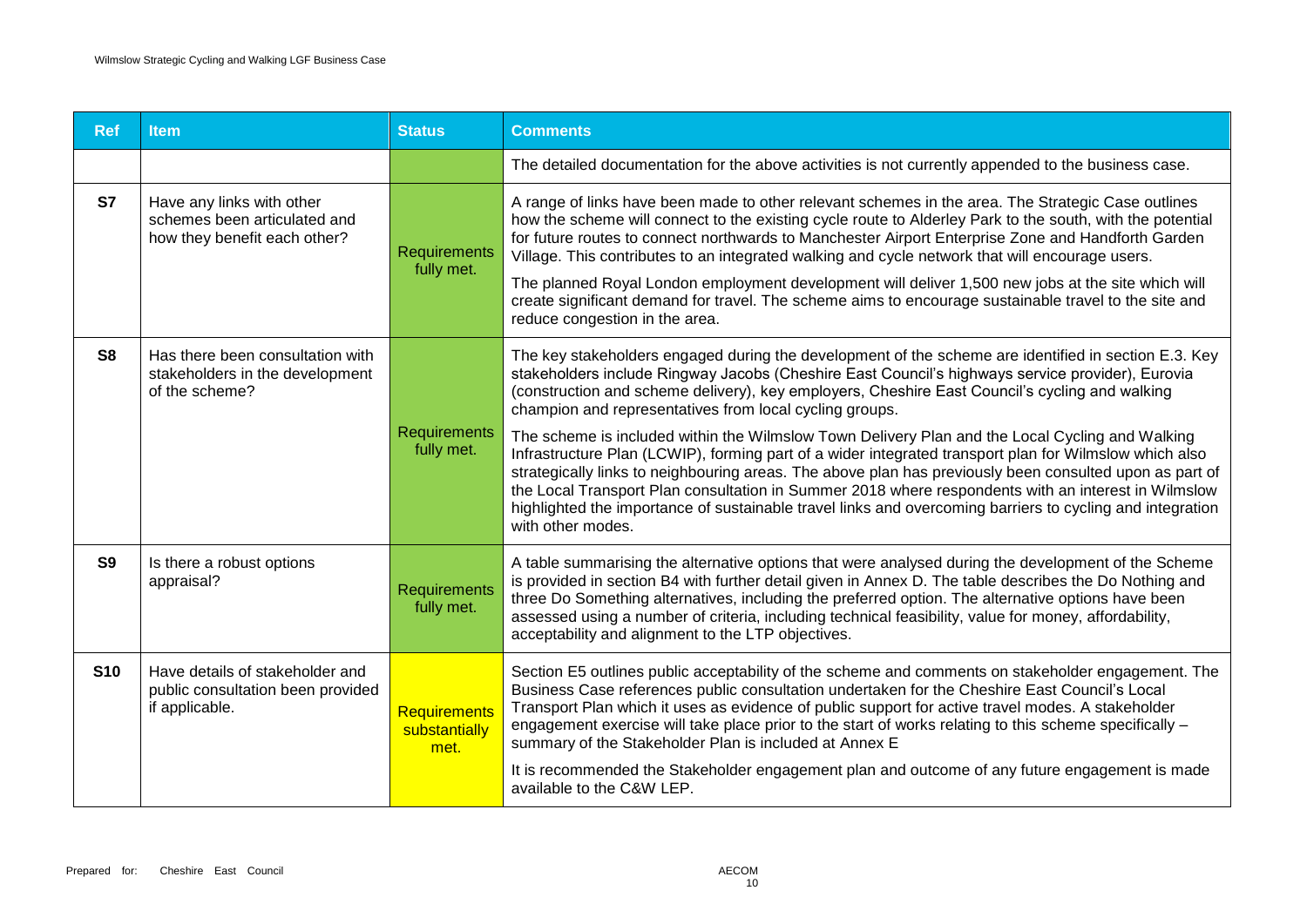## **3. Economic Case**

### **Table 6: Economic Case Review Summary**

| Overall<br><b>Score</b>                                                                                                                          |                                                                                                                                                                                                                                                                                                                                                                                                                                                                                                                       | <b>Requirements substantially met</b>                                                                                                                                                    |  |
|--------------------------------------------------------------------------------------------------------------------------------------------------|-----------------------------------------------------------------------------------------------------------------------------------------------------------------------------------------------------------------------------------------------------------------------------------------------------------------------------------------------------------------------------------------------------------------------------------------------------------------------------------------------------------------------|------------------------------------------------------------------------------------------------------------------------------------------------------------------------------------------|--|
| <b>AECOM</b><br><b>Comments</b>                                                                                                                  | A VfM statement has been included in the Economic Case (Section C4). This presents a<br>BCR of 3.38 within the Base Scenario and a Low Scenario sensitivity test which generates<br>a BCR of 2.73. Therefore, both scenarios result in a BCR which reflects High VfM<br>according to DfT criteria.<br>The Economic Case notes the DfT Active Mode Appraisal Toolkit (AMAT) has been used<br>to calculate the BCR – this is considered an appropriate tool and proportionate approach<br>to the assessment of the BCR. |                                                                                                                                                                                          |  |
|                                                                                                                                                  |                                                                                                                                                                                                                                                                                                                                                                                                                                                                                                                       |                                                                                                                                                                                          |  |
| Whilst not presented in the main business case, separate information was provided to the<br>reviewer to substantiate the AMAT input assumptions. |                                                                                                                                                                                                                                                                                                                                                                                                                                                                                                                       |                                                                                                                                                                                          |  |
|                                                                                                                                                  | to.                                                                                                                                                                                                                                                                                                                                                                                                                                                                                                                   | It is recommended further information is provided to inform the GVA assessment - this could<br>be derived from GVA value per worker data and the number of jobs that it has been applied |  |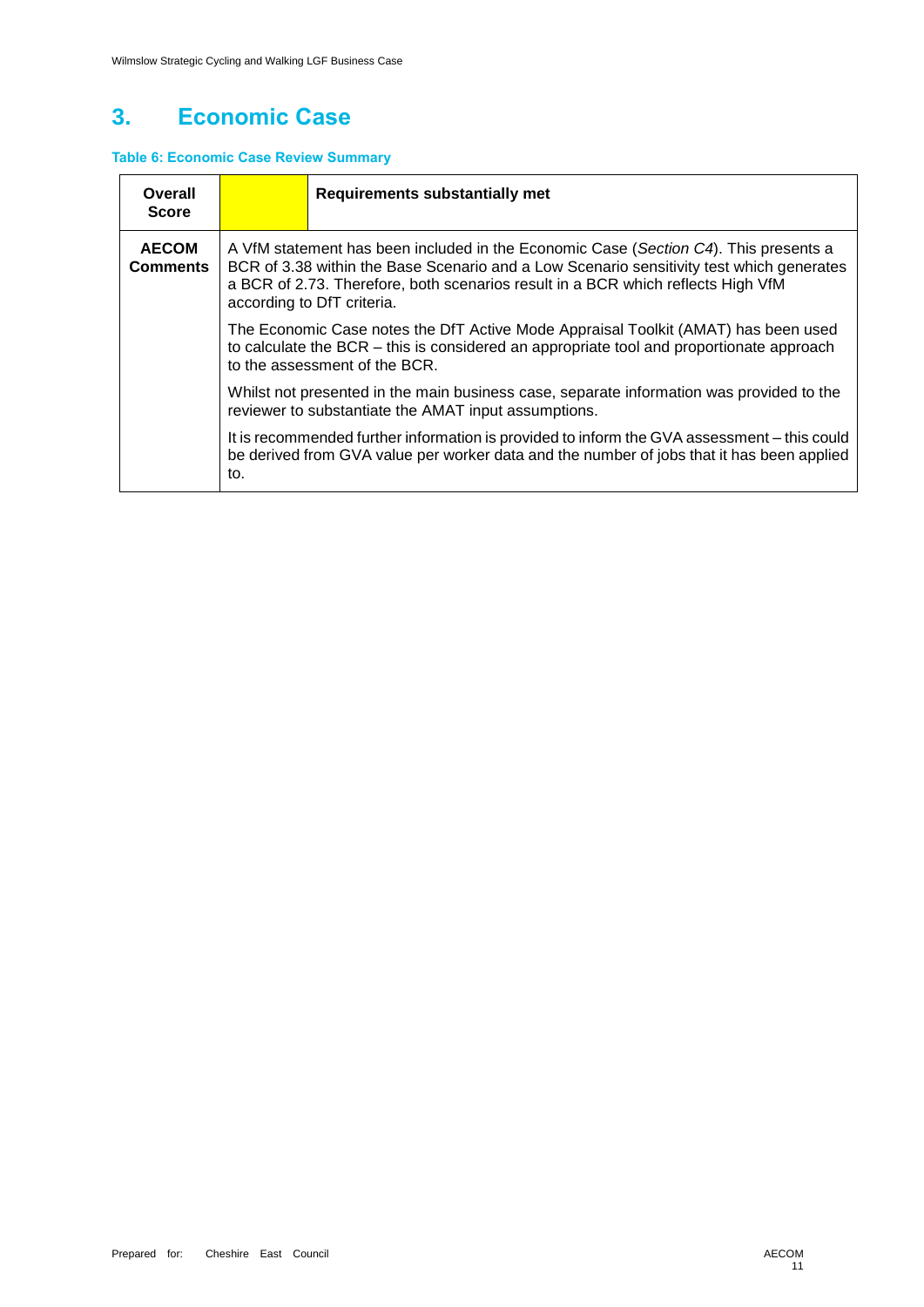#### **Table 7: Economic Case Review**

| <b>Ref</b>     | <b>Item</b>                                                                                                                                                                        | <b>Status</b>                        | <b>Comments</b>                                                                                                                                                                                                                                                                                                                                                                                                                                                                                                                                                                                                                                                                                                                                                                                                                                                                                                                                                                                                                                                                                                                                                                                                                         |
|----------------|------------------------------------------------------------------------------------------------------------------------------------------------------------------------------------|--------------------------------------|-----------------------------------------------------------------------------------------------------------------------------------------------------------------------------------------------------------------------------------------------------------------------------------------------------------------------------------------------------------------------------------------------------------------------------------------------------------------------------------------------------------------------------------------------------------------------------------------------------------------------------------------------------------------------------------------------------------------------------------------------------------------------------------------------------------------------------------------------------------------------------------------------------------------------------------------------------------------------------------------------------------------------------------------------------------------------------------------------------------------------------------------------------------------------------------------------------------------------------------------|
| E <sub>1</sub> | Has a Value for Money Statement<br>been provided, including a BCR?                                                                                                                 | Requirements<br>fully met            | A Value for Money (VfM) statement has been included in the Economic Case (Section C4). This<br>presents a BCR of 3.38 within the Base Scenario and a Low Scenario sensitivity test which generates<br>a BCR of 2.73. Therefore, both scenarios result in a BCR which reflects High VfM according to DfT<br>criteria.<br>The results of a 'Low Scenario' sensitivity test provides greater confidence in the VfM assessment as<br>it demonstrates the scheme continues to deliver a BCR above 2, reflecting High VfM, even if the uplift<br>in demand is less than the Base Scenario. Although not critical, additional sensitivity tests could be<br>undertaken as follows:<br>An increase / reduction in capital costs;<br>Level of ongoing costs;<br>The 'High' scenario within the DfT Local Cycling and Walking Infrastructure Plan to<br>demonstrate potential; and<br>The proportion of cyclists assumed to use the route.<br>The VfM statement considers the BCR and non-monetised benefits for walking trips that were not<br>able to be captured within the economic appraisal. The inclusion of non-monetised walking benefits is<br>good and the VfM statement acknowledges the BCR only provides a conservative assessment. |
| E2             | Is the basis for the calculation of<br>the Present Value of Benefits<br>(PVB) sufficiently robust? Has<br>sufficient information been<br>provided on how this has been<br>derived? | Requirements<br>substantially<br>met | The Economic Case notes the DfT Active Mode Appraisal Toolkit (AMAT) has been used to calculate<br>the BCR and therefore determine the PVB.<br><b>Existing Demand</b><br>Existing cycling demand is from the Propensity to Cycle (PCT) tool, which uses 2011 Census Journey<br>to Work data and this has been uplifted to reflect all journey purposes and growth between 2011 and<br>2019. Section C.4 sets out the methodology for use of the PCT to estimate current cycling demand.<br>The approach assumed all journeys would make a return trip (as the trip rate is double the cyclists);<br>whilst this is reasonable for commuters, applying this for all journey purposes could be optimistic as<br>people may be more likely to undertake circular route for leisure purposes. The table includes<br>'Additional trips from new housing' - 12 trips. There is also potential to consider the cycling demand<br>associated with the forecast 1,500 jobs in the area within the appraisal.                                                                                                                                                                                                                                     |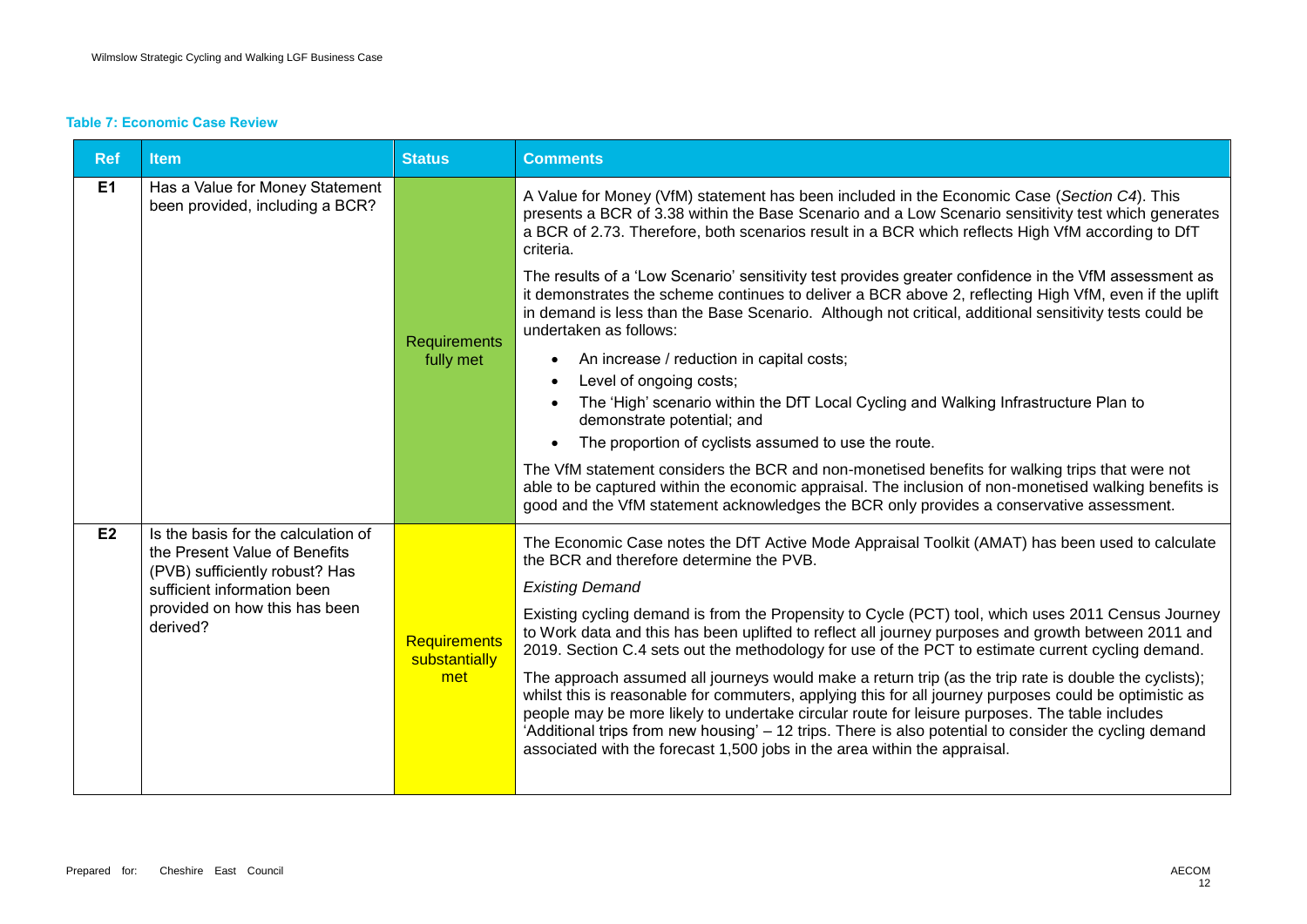| <b>Ref</b>     | ltem                                                                                                                                                                             | <b>Status</b>                               | <b>Comments</b>                                                                                                                                                                                                                                                                                          |
|----------------|----------------------------------------------------------------------------------------------------------------------------------------------------------------------------------|---------------------------------------------|----------------------------------------------------------------------------------------------------------------------------------------------------------------------------------------------------------------------------------------------------------------------------------------------------------|
|                |                                                                                                                                                                                  |                                             | <b>Future Demand</b>                                                                                                                                                                                                                                                                                     |
|                |                                                                                                                                                                                  |                                             | The Economic Case reports uplift values from the DfT Local Cycling and Walking Infrastructure Plan.<br>The is scope for the application and appropriateness of these values to be further explained with<br>specific reference to the Wilmslow Strategic Cycle and Walking Route.                        |
|                |                                                                                                                                                                                  |                                             | <b>Benefits</b>                                                                                                                                                                                                                                                                                          |
|                |                                                                                                                                                                                  |                                             | The demand has been input to the AMAT to inform the PVB. The AMAT also requires the following<br>assumptions:                                                                                                                                                                                            |
|                |                                                                                                                                                                                  |                                             | Appraisal period;<br>Scheme opening year;<br>Assumed change in cycling infrastructure for economic appraisal;<br>Cycle trip characteristics (i.e. average length of journey and speed);<br>Proportion using the scheme; and<br>Annualisation factor.                                                     |
|                |                                                                                                                                                                                  |                                             | Copies of these assumptions have been provided to inform the review of the economic appraisal.                                                                                                                                                                                                           |
|                |                                                                                                                                                                                  |                                             | <b>Benefits Summary</b>                                                                                                                                                                                                                                                                                  |
|                |                                                                                                                                                                                  |                                             | The Analysis of Monetised Costs and Benefits (AMCB) table from the AMAT is included and this<br>provides a breakdown of benefits by type. This is accompanied by a pie chart showing two-thirds of<br>the benefits are associated with health.                                                           |
|                |                                                                                                                                                                                  |                                             | Overall, the use of the AMAT provides reassurance with the mechanism to calculate the PVB.                                                                                                                                                                                                               |
| E <sub>3</sub> | Is the basis for the calculation of<br>the Present Value of Cost (PVC)<br>sufficiently robust? Has<br>sufficiently information been<br>provided on how this has been<br>derived? |                                             | The Economic Case notes the AMAT has been used to calculate the BCR and therefore determine<br>the PVC.                                                                                                                                                                                                  |
|                |                                                                                                                                                                                  | <b>Requirements</b><br>substantially<br>met | <b>Capital Costs</b>                                                                                                                                                                                                                                                                                     |
|                |                                                                                                                                                                                  |                                             | The Economic Case does not state the state the capital costs applied within the AMAT; however, this<br>has been provided separately for review. The costs are consistent with the capital costs presented in<br>the Financial Case. There are no private sector contributions for this scheme.           |
|                |                                                                                                                                                                                  |                                             | <b>Ongoing and Renewal Costs</b>                                                                                                                                                                                                                                                                         |
|                |                                                                                                                                                                                  |                                             | Ongoing and renewal costs have not been included within the appraisal. Section E.4 of the Financial<br>Case states once complete, the scheme will form part of Council's assets and as such will be<br>maintained in accordance with Cheshire East Council's individual maintenance regimes. There is no |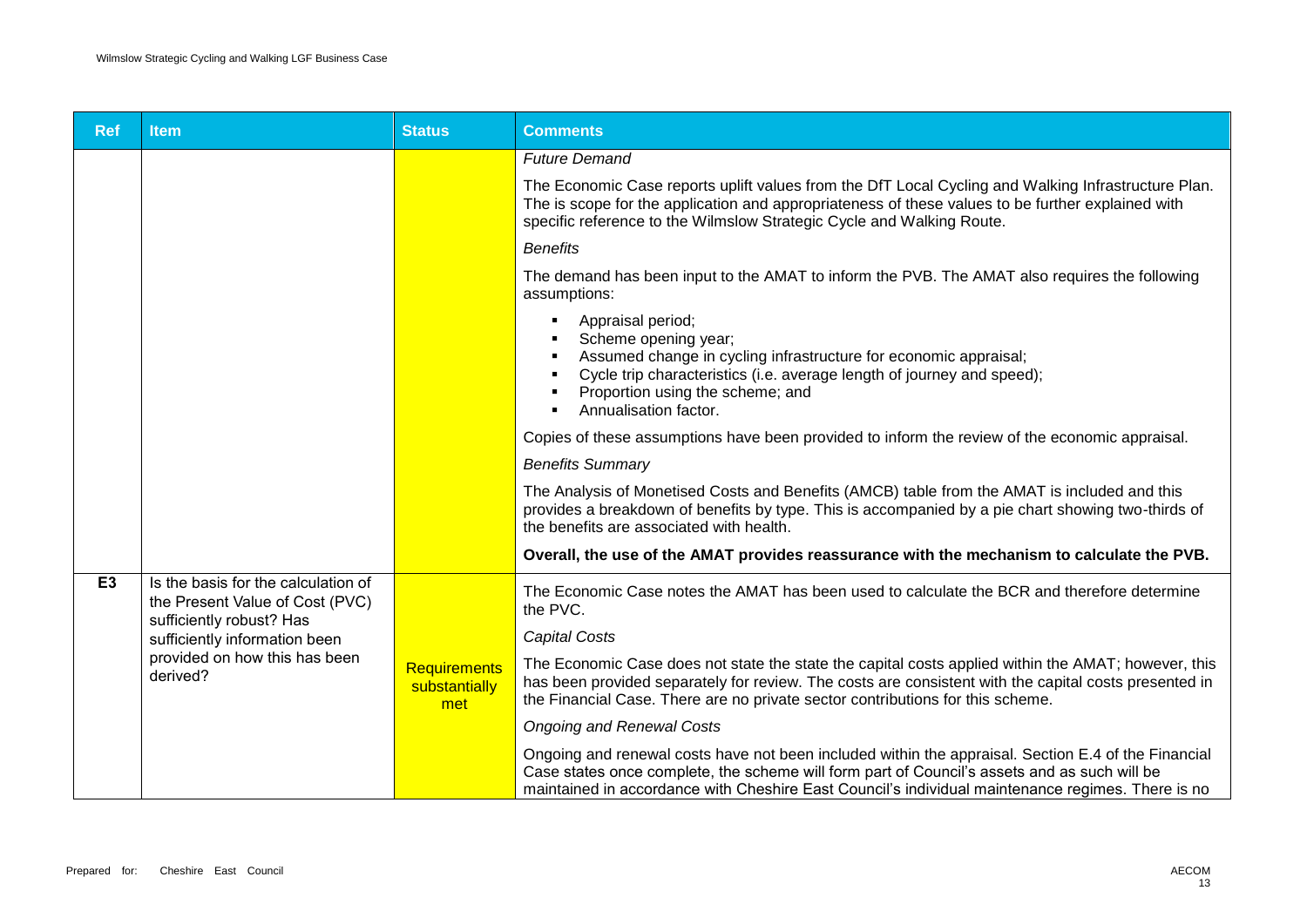| <b>Ref</b>     | <b>Item</b>                                                                                                                       | <b>Status</b>                        | <b>Comments</b>                                                                                                                                                                                                                                                                                                                                                                                                                                                                                                                                            |
|----------------|-----------------------------------------------------------------------------------------------------------------------------------|--------------------------------------|------------------------------------------------------------------------------------------------------------------------------------------------------------------------------------------------------------------------------------------------------------------------------------------------------------------------------------------------------------------------------------------------------------------------------------------------------------------------------------------------------------------------------------------------------------|
|                |                                                                                                                                   |                                      | ask as part of the Business Case process for additional funding to supplement Cheshire East<br>Council's existing and future maintenance regimes.                                                                                                                                                                                                                                                                                                                                                                                                          |
| <b>E4</b>      | Has an appropriate level of<br>optimism bias been applied?                                                                        | <b>Requirements</b><br>fully met     | Optimism bias of 15% has been applied to the capital costs. This is in line with WebTAG which<br>recommends this optimism bias value for Stage 2 (OBC). WebTAG advises an optimism bias value of<br>3% for Stage 3 (FBC). Optimism bias has not been included for ongoing costs which have been<br>excluded from the appraisal.                                                                                                                                                                                                                            |
| E <sub>5</sub> | Has an appropriate level of risk<br>cost been included?                                                                           | Requirements<br>fully met            | A risk allowance of 15% has been included within the construction costs and is applied in addition to<br>the 15% optimism bias. The risk allowance has not been informed by a Quantified Risk Assessment<br>(QRA) but this is not expected for this stage of development.                                                                                                                                                                                                                                                                                  |
| E <sub>6</sub> | Have all relevant options been<br>modelled / appraised?                                                                           | Requirements<br>fully met            | Only the Preferred Option has been appraised quantitatively and this is considered proportionate for<br>the project, particularly as the Strategic Case (Section B4) explains why the alternative options were<br>discounted.                                                                                                                                                                                                                                                                                                                              |
| E7             | Has sufficient justification been<br>provided on scoping out of any<br>specific impacts?                                          | Requirements<br>substantially<br>met | No specific justification on the scoping out of specific impacts is provided. However, within the VfM<br>narrative (Section C4), it is noted that monetised benefits have been reported from the AMAT. This<br>could be strengthened with rationale about why health, journey ambience and modal shift benefits<br>have been claimed. With regards to the non-monetised benefits there is more rationale for how these<br>would be expected to occur.                                                                                                      |
| E8             | Has sufficient justification been<br>provided on the approach use to<br>appraise each impact (e.g.<br>quantitative / qualitative) | Requirements<br>substantially<br>met | Although the impacts of the scheme are not tabulated with an indicator of whether they have been<br>monetised, quantitively or qualitatively assessed; the Economic Case does highlight the benefits able<br>to monetised using the AMAT and the walking benefits have not been monetised because of the lack<br>of appropriate evidence regarding existing and future walking trips. Similarly, reference is made to<br>additional outputs / benefits (Section C5) which have not been able to be monetised, for example,<br>productivity and well-being. |
| E <sub>9</sub> | Have all (relevant) Economic<br>Impacts been adequately<br>assessed and are the ratings<br>(seven-point scale) reasonable?        | <b>Requirements</b><br>not met       | ASTs would typically include a section with Economic Impacts assessed on a seven-point scale. The<br>Business Case states an AST was not provided as it was not felt to be necessary owing to the value<br>of this project.                                                                                                                                                                                                                                                                                                                                |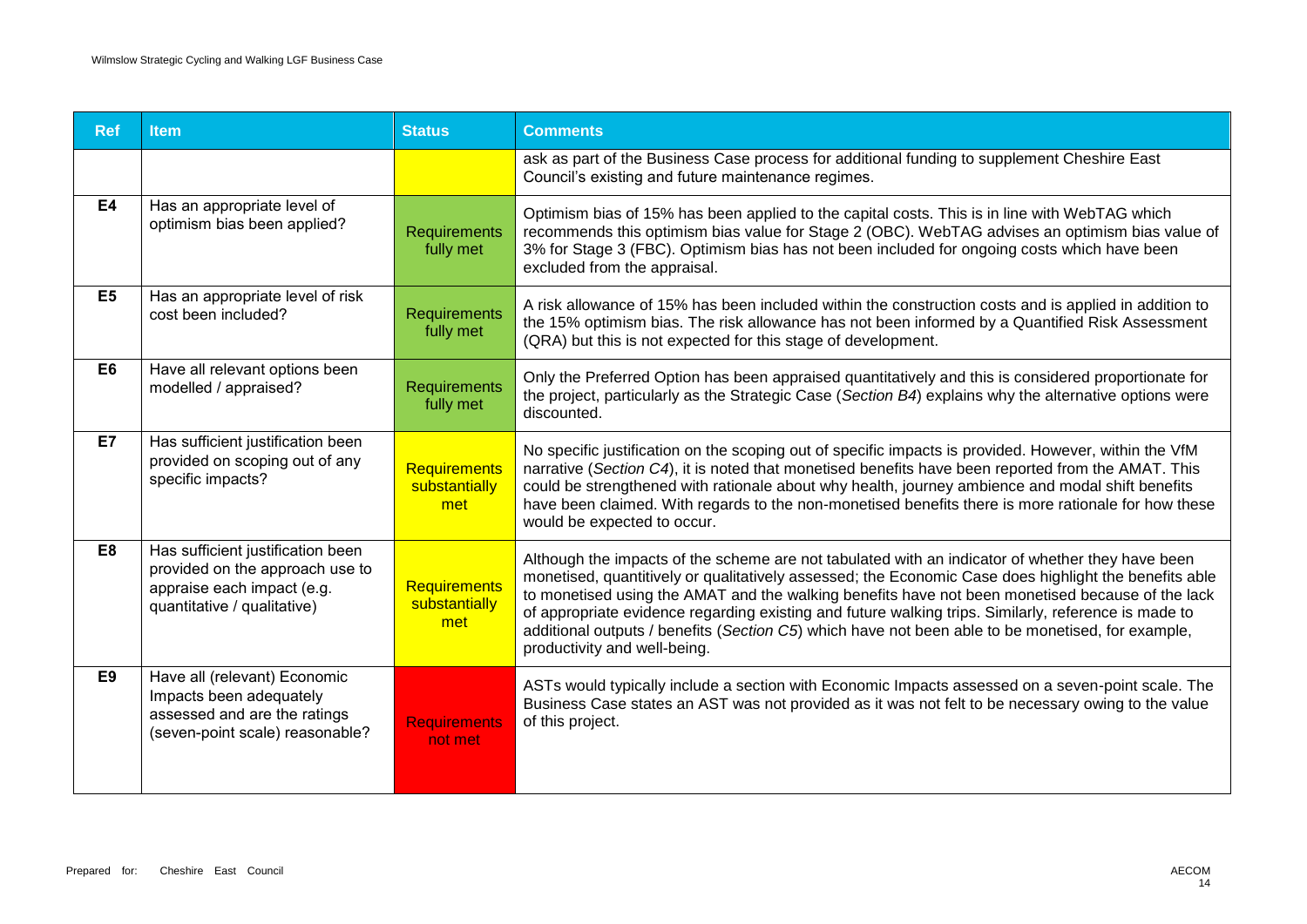| <b>Ref</b>      | <b>Item</b>                                                                                                                     | <b>Status</b>                               | <b>Comments</b>                                                                                                                                                                                                                                                                                                                                                                                                                                                                                                                                                                                                                                                                                                                                                                                                                                                                                                                                                                                                                                                                                                                                                                                                                                                                                                                                                                                                                                                                                                                                                                                                                                                                                                                                                                                                     |
|-----------------|---------------------------------------------------------------------------------------------------------------------------------|---------------------------------------------|---------------------------------------------------------------------------------------------------------------------------------------------------------------------------------------------------------------------------------------------------------------------------------------------------------------------------------------------------------------------------------------------------------------------------------------------------------------------------------------------------------------------------------------------------------------------------------------------------------------------------------------------------------------------------------------------------------------------------------------------------------------------------------------------------------------------------------------------------------------------------------------------------------------------------------------------------------------------------------------------------------------------------------------------------------------------------------------------------------------------------------------------------------------------------------------------------------------------------------------------------------------------------------------------------------------------------------------------------------------------------------------------------------------------------------------------------------------------------------------------------------------------------------------------------------------------------------------------------------------------------------------------------------------------------------------------------------------------------------------------------------------------------------------------------------------------|
| E <sub>10</sub> | Are forecast housing, jobs and<br>GVA impacts provided robust /<br>realistic?                                                   | <b>Requirements</b><br>partially met        | Jobs<br>The Economic Case (Section C1) states the route will support the delivery of 1,500 new jobs and<br>support existing employees. This qualitative assessment that the scheme will support the delivery is<br>proportionate to the size of the scheme.<br>GVA<br>The assumed growth in GVA is detailed in the Economic Case (Section C2). The language should be<br>clearer that the project will contribute to delivery of an increase in GVA.<br>The assumed value of GVA per Wilmslow worker should be stated with clarity about how this has<br>been derived so it can be confirmed whether a suitable value has been applied.<br>It is unclear if the GVA per worker has been applied to all 1,500 new jobs or the proportion of these<br>expected to walk / cycle. These assumptions should be stated.<br>Once the above are clarified, this will enable an assessment to be made about whether the forecast<br>GVA is robust / realistic.<br>Productivity<br>Productivity benefits to businesses are presented in the Economic Case (Section C3). This section<br>includes a qualitative assessment against the Strategic Economic Plan Economic Imperatives. Local<br>traffic analysis with Google Traffic plots are also included with the statement and this level of analysis<br>is proportionate to the scheme. However, the narrative describes that the investment "will encourage<br>modal shift and therefore a reduction in cars travelling within the centre of Wilmslow, reducing<br>congestion." It would be more proportionate to claim a <i>mitigation</i> of congestion rather than <i>reduction</i><br>in congestion associated with the scheme as measurable changes in traffic flows are likely to be<br>affected by additional factors than the proposed cycling and walking route. |
| E11             | Have all (relevant) Environmental<br>Impacts been adequately<br>assessed and are the ratings<br>(seven-point scale) reasonable? | <b>Requirements</b><br>not met              | ASTs would typically include a section with Environmental Impacts assessed on a seven-point scale.<br>The Business Case states an AST was not provided as it was not felt to be necessary owing to the<br>value of this project.                                                                                                                                                                                                                                                                                                                                                                                                                                                                                                                                                                                                                                                                                                                                                                                                                                                                                                                                                                                                                                                                                                                                                                                                                                                                                                                                                                                                                                                                                                                                                                                    |
| E12             | Have key environmental<br>constraints been clearly<br>identified?                                                               | <b>Requirements</b><br>substantially<br>met | The Business Case template does not include a section for environmental constraints. However,<br>there is a reference within Scheme Acceptability (Section E5) that states there will be no significant<br>damage to the local environment:                                                                                                                                                                                                                                                                                                                                                                                                                                                                                                                                                                                                                                                                                                                                                                                                                                                                                                                                                                                                                                                                                                                                                                                                                                                                                                                                                                                                                                                                                                                                                                         |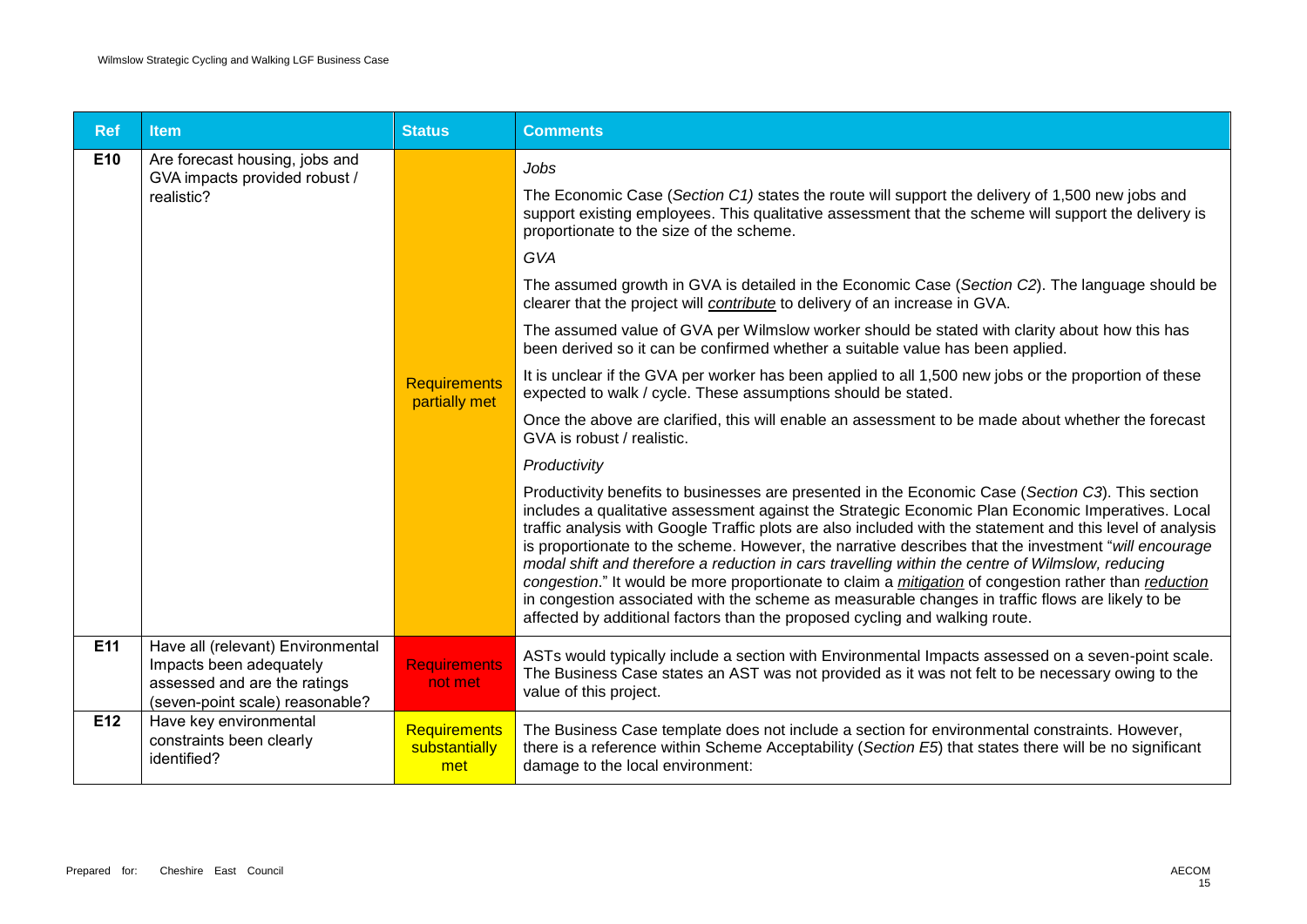| Ref             | ltem                                                                                                                    | <b>Status</b>                  | <b>Comments</b>                                                                                                                                                                                                                        |
|-----------------|-------------------------------------------------------------------------------------------------------------------------|--------------------------------|----------------------------------------------------------------------------------------------------------------------------------------------------------------------------------------------------------------------------------------|
|                 |                                                                                                                         |                                | "There will be some limited removal of vegetation, however, the design team are producing plans to<br>minimise impacts and produce a mitigation plan to replace vegetation lost in other locations."                                   |
|                 |                                                                                                                         |                                | It can also be inferred that as the scheme is being built within the existing highway, there are unlikely<br>to be any significant environmental constraints.                                                                          |
|                 |                                                                                                                         |                                | It is recommended that evidence of plans to mitigate environmental impacts (i.e. vegetation loss) are<br>shared with the C&W LEP when available to confirm the scheme environmental constraints are to be<br>dealt with appropriately. |
| E <sub>13</sub> | Have all (relevant) Social Impacts<br>been adequately assessed and<br>are the rating (seven-point scale)<br>reasonable? | <b>Requirements</b><br>not met | ASTs would typically include a section with Social Impacts assessed on a seven-point scale. The<br>Business Case states an AST was not provided as it was not felt to be necessary owing to the value<br>of this project.              |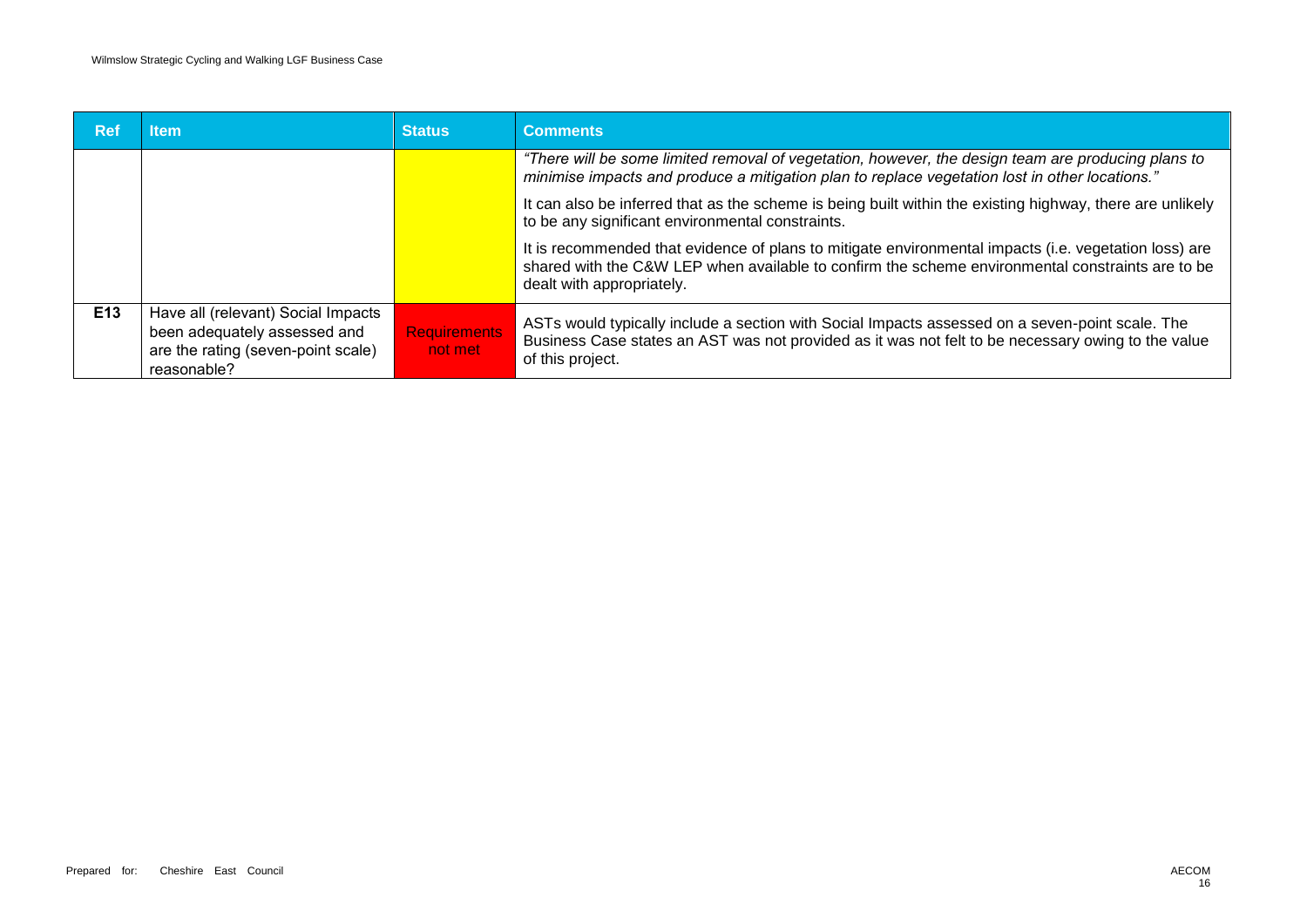# **4. Financial Case**

### **Table 8: Financial Case Review Summary**

| Overall<br><b>Score</b> |                                          | <b>Requirements substantially met</b>                                                                                                                                                                                                                                                                                                                                                                                                                                                                                                                                                                                                                                                                                                                                                                                                             |  |  |  |
|-------------------------|------------------------------------------|---------------------------------------------------------------------------------------------------------------------------------------------------------------------------------------------------------------------------------------------------------------------------------------------------------------------------------------------------------------------------------------------------------------------------------------------------------------------------------------------------------------------------------------------------------------------------------------------------------------------------------------------------------------------------------------------------------------------------------------------------------------------------------------------------------------------------------------------------|--|--|--|
| <b>AECOM</b>            |                                          | The total cost estimate for the scheme is £950,000 including 15% risk.                                                                                                                                                                                                                                                                                                                                                                                                                                                                                                                                                                                                                                                                                                                                                                            |  |  |  |
| <b>Comments</b>         |                                          | Cheshire East Council is to provide £50,000 in capital funding (5%), with the C&W LEP to<br>provide 95% via the Local Growth Fund (£900,000). The funding from the C&W LEP is<br>dependent on the successful outcome from the submission of the Outline Business Case<br>(subject of this review) given full approval is sort.                                                                                                                                                                                                                                                                                                                                                                                                                                                                                                                    |  |  |  |
|                         | application form.                        | An appropriate level of information has been provided to meet the requirements of the                                                                                                                                                                                                                                                                                                                                                                                                                                                                                                                                                                                                                                                                                                                                                             |  |  |  |
|                         |                                          | Given that the business case form the submission for final approval, it is recommended that<br>Cheshire East Council make available to the C&W LEP via ongoing project reporting forums,<br>the following items, as they are finalised:                                                                                                                                                                                                                                                                                                                                                                                                                                                                                                                                                                                                           |  |  |  |
|                         |                                          | Target cost confirmation as part of future contracting activities between Cheshire<br>East Council and Ringway Jacobs.                                                                                                                                                                                                                                                                                                                                                                                                                                                                                                                                                                                                                                                                                                                            |  |  |  |
|                         |                                          | Section 151 Officer letter: the business case notes a letter from the Section 151 Officer will<br>be made available to the C&W LEP P&I Committee as part of the submission of the business<br>case. The P&I Committee is to satisfy themselves that this document is provided as part of<br>the submission supplied.                                                                                                                                                                                                                                                                                                                                                                                                                                                                                                                              |  |  |  |
|                         | The following financial risks are noted: |                                                                                                                                                                                                                                                                                                                                                                                                                                                                                                                                                                                                                                                                                                                                                                                                                                                   |  |  |  |
|                         |                                          | The total C&W LEP contribution for the scheme is identified at 95%. This is above<br>the match funding limits set out in the Assurance Framework. It is noted however<br>that the Cheshire East Council contribution is 42% across the two walking and<br>cycling projects reviewed (North West Crewe and Wilmslow Strategic Cycling and<br>Walking schemes). Therefore, there is a requirement for both schemes to be<br>granted funding approval in order for this project to meet the Assurance Framework<br>guidelines and for the C&W LEP to accept the match funding contribution across<br>both Council schemes. It is understood this approach has been agreed but should<br>be confirmed by the C&W LEP at the P&I Committee. Assessment of some<br>Financial Case questions would vary if acceptance of both schemes was not<br>agreed. |  |  |  |
|                         |                                          | The financial risks for the North West Crewe Cycling and Walking scheme are set<br>out separately in a separate business case review document. However, these<br>should be considered alongside this scheme given the programme requirement for<br>match funding contribution allocation (i.e. CPO impacts).                                                                                                                                                                                                                                                                                                                                                                                                                                                                                                                                      |  |  |  |
|                         | $\bullet$                                | Assuming the above approach is accepted, this limits the financial risk for this<br>project associated with third party match funding; given only £50,000 is required to<br>supplement the C&W LEP Local Growth Fund allocation.                                                                                                                                                                                                                                                                                                                                                                                                                                                                                                                                                                                                                  |  |  |  |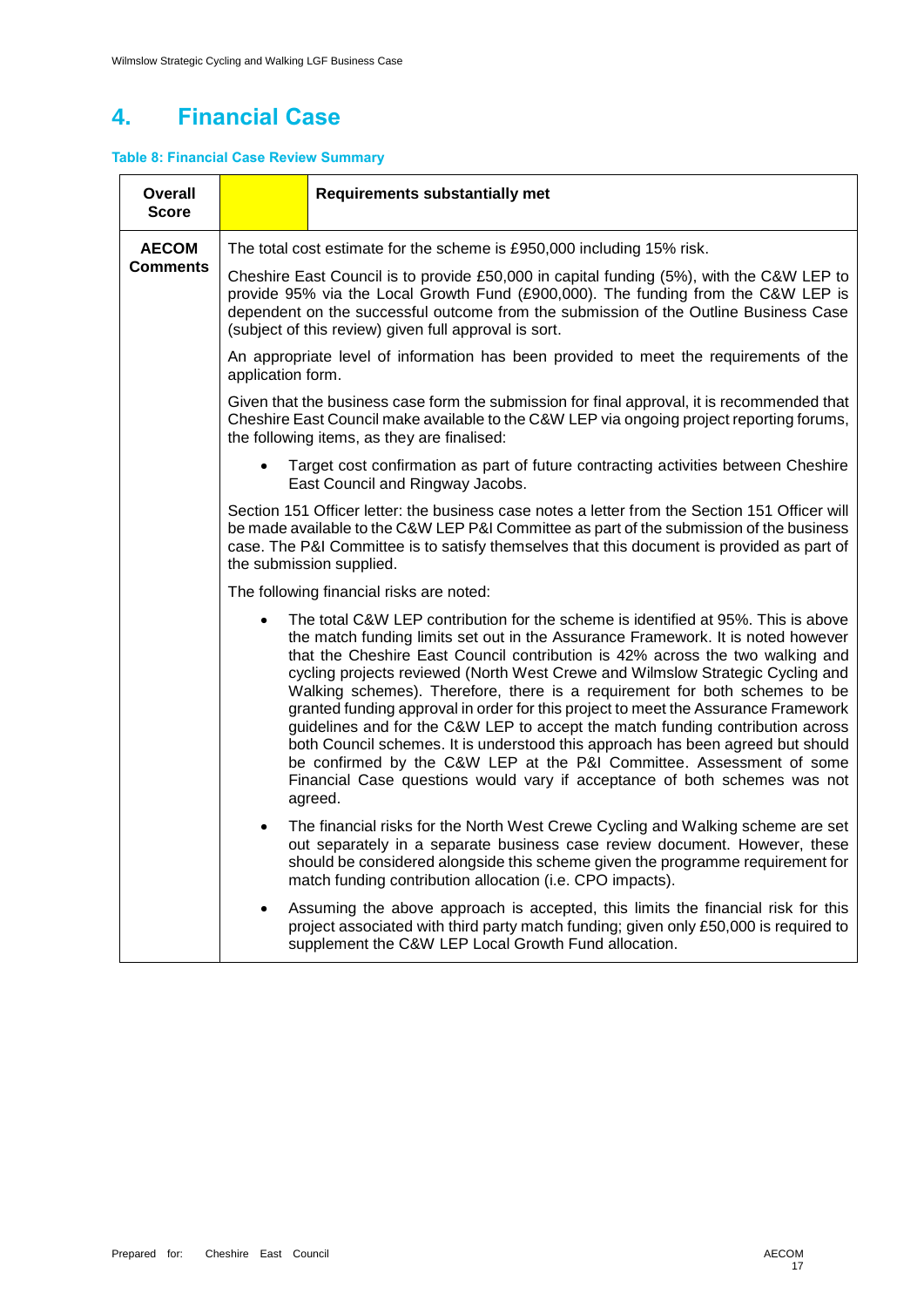#### **Table 9: Financial Case Review**

| <b>Ref</b>     | <b>Item</b>                                                                                                                     | <b>Status</b>                               | <b>Comments</b>                                                                                                                                                                                                                                                                                                                                                                                                                                                               |
|----------------|---------------------------------------------------------------------------------------------------------------------------------|---------------------------------------------|-------------------------------------------------------------------------------------------------------------------------------------------------------------------------------------------------------------------------------------------------------------------------------------------------------------------------------------------------------------------------------------------------------------------------------------------------------------------------------|
| F <sub>1</sub> | Is the expected whole life cost of the<br>scheme robust, including the base cost                                                |                                             | The costs for the scheme are set out for development, pre-construction, construction and<br>project management activities.                                                                                                                                                                                                                                                                                                                                                    |
|                | and risk allowance in outturn prices<br>drawn from industry forecasts?                                                          |                                             | An allocation of 15% of the construction costs is included within the capital cost estimate. A<br>further 10% contingency is included on the development costs.                                                                                                                                                                                                                                                                                                               |
|                |                                                                                                                                 | <b>Requirements</b><br>substantially        | The costs are based upon costs developed by the scheme designer, Ringway Jacobs, who are<br>Cheshire East Council's Highways service provider. The costs developed have been produced<br>on an itemised basis for the year of scheme delivery including aspects such as earthworks,<br>construction of shared path, lighting columns, Toucan crossing provision etc. The costs<br>provided are based upon Ringway Jacobs' experience and delivery of similar schemes locally. |
|                |                                                                                                                                 | met                                         | Whilst not appended to the business case due to commercial sensitivities, detailed costs have<br>been shared to demonstrate robustness of assumptions.                                                                                                                                                                                                                                                                                                                        |
|                |                                                                                                                                 |                                             | An independent review of the scheme costs has not been undertaken. It is not considered that<br>a review for a scheme of such scale is required; however, it is recommended that Cheshire<br>East Council undertake a detailed review of the costs as a matter of course, with their design<br>and construction partners.                                                                                                                                                     |
|                |                                                                                                                                 |                                             | Target costs are recommended to be made available to the C&W LEP when they are finalised<br>within the Delivery Contract.                                                                                                                                                                                                                                                                                                                                                     |
| F2             | Has a cost profile been provided<br>showing year on year costs, and<br>breakdown by cost type and parties on<br>whom they fall? | <b>Requirements</b><br><b>Fully Met</b>     | A cost profile for the scheme is provided in section D.1, which splits the costs by year and by<br>funding source (Local Growth Fund and Cheshire East Capital). Of the £950,000 scheme<br>costs, £900,000 is to be funded by the C&W LEP. The C&W LEP contribution is split between<br>2019/20 (£158,639) and 2020/21 (£741,361).                                                                                                                                            |
| F <sub>3</sub> | Have details of key financial risks been<br>provided and is the risk cost allowance<br>robust?                                  | <b>Requirements</b><br>substantially<br>met | A qualitative risk register is provided at Annex C - no QRA is prepared. An allocation of 15% of<br>the construction costs is included within the capital cost estimate. A further 10% contingency is<br>included on the development costs. Given the risk register is qualitative, there is no further<br>detail on how much individual risks cost.                                                                                                                          |
| F <sub>4</sub> | Are funding sources to cover the full<br>scheme cost clearly set out?                                                           | <b>Requirements</b><br>fully met            | Funding sources to cover the full scheme costs (£950,000) are set out in section D.1. As stated<br>above, the C&W LEP is identified to provide £900,000 via the Local Growth Fund (95%), with<br>the remainder from Cheshire East Capital (£50,000). Given the 95% split of costs to the C&W<br>LEP, there is minimal risk attached to wider funding sources not coming forward and affecting                                                                                 |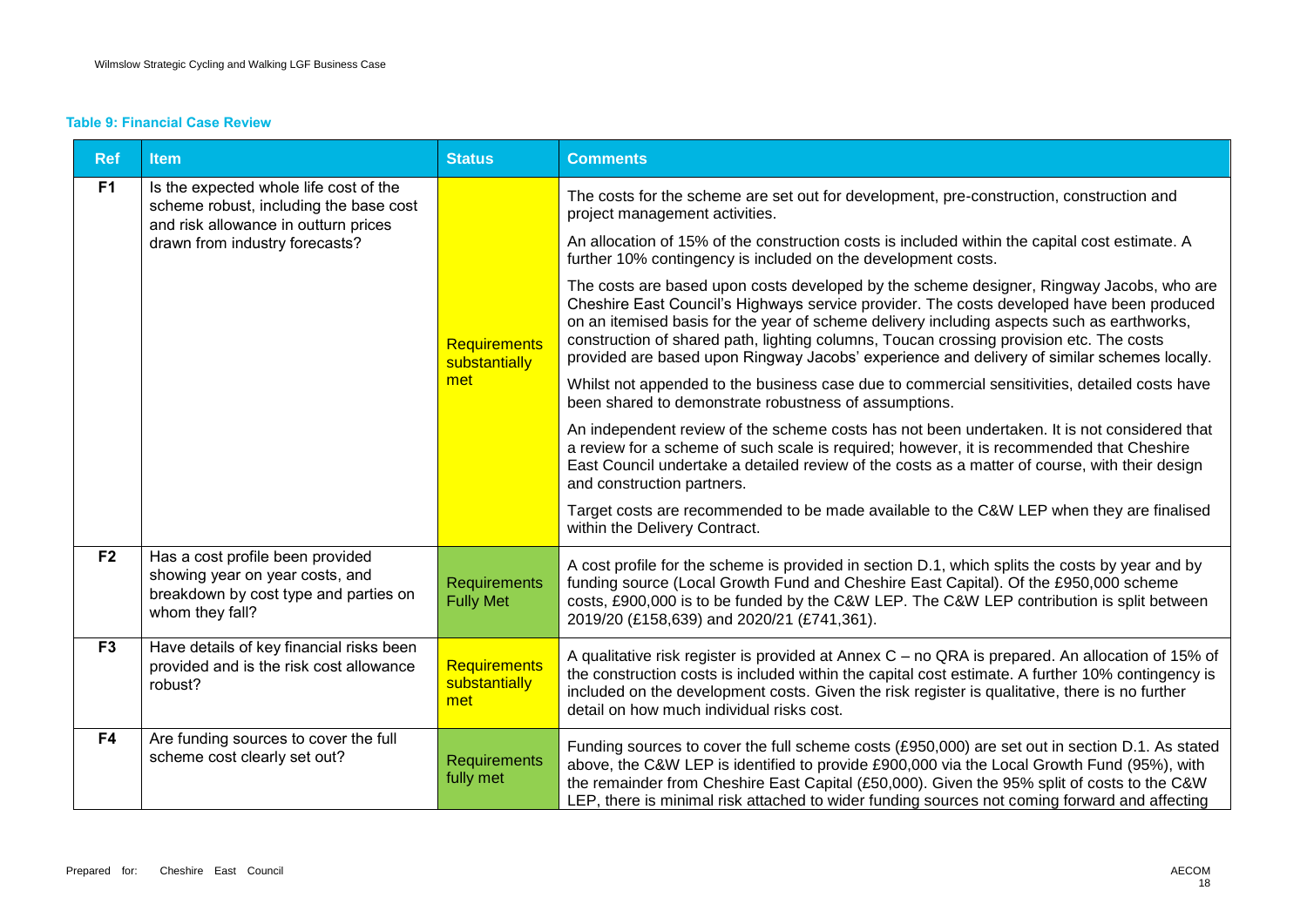| <b>Ref</b>     | <b>Item</b>                                                                                     | <b>Status</b>                    | <b>Comments</b>                                                                                                                                                                                                                                                                                                                                                                                                                                                                                                                                        |
|----------------|-------------------------------------------------------------------------------------------------|----------------------------------|--------------------------------------------------------------------------------------------------------------------------------------------------------------------------------------------------------------------------------------------------------------------------------------------------------------------------------------------------------------------------------------------------------------------------------------------------------------------------------------------------------------------------------------------------------|
|                |                                                                                                 |                                  | scheme delivery. It is understood this approach to funding has been agreed between Cheshire<br>East Council and C&W LEP but this should be confirmed by the C&W LEP at the P&I<br>Committee.                                                                                                                                                                                                                                                                                                                                                           |
|                |                                                                                                 |                                  | The Business Case states the capital match funding has been approved by an internal<br>business case and the funding is included within Council's approved Medium-Term Financial<br>Strategy.                                                                                                                                                                                                                                                                                                                                                          |
|                |                                                                                                 |                                  | Subject to the successful submission of the Business Case to the P&I Committee, for this<br>scheme (subject of this review) and the North West Crewe Walking and Cycling scheme, it is<br>considered there is a high level of certainty about the contribution by the C&W LEP via the<br>Local Growth Fund. There is a requirement for both schemes to obtain approval to meet the<br>combined match funding contribution percentage; and should approval be withheld for the<br>North West Crewe scheme, this would present an issue for this scheme. |
| F <sub>5</sub> | Is there sufficient evidence to support<br>third party / alternative funding<br>contributions?  | <b>Requirements</b><br>fully met | There are no third-party funding requirements outside of Cheshire East Council's £50,000 capital<br>allocation. This represents 5% of the costs.                                                                                                                                                                                                                                                                                                                                                                                                       |
| F <sub>6</sub> | Have the impacts of third party /<br>alternative funding not coming forward<br>been considered? |                                  | Section B.5 considers the impact of C&W LEP funding not coming forward. The alternative<br>funding avenue would be for Council to take on the full costs of the scheme through additional<br>borrowing. This is stated to be unaffordable and undeliverable by Cheshire East Council.                                                                                                                                                                                                                                                                  |
|                |                                                                                                 |                                  | The Business Case also states at section D.4 that should there be cost overruns, these will be<br>underwritten by Cheshire East Council.                                                                                                                                                                                                                                                                                                                                                                                                               |
|                |                                                                                                 |                                  | The impacts of this are:                                                                                                                                                                                                                                                                                                                                                                                                                                                                                                                               |
|                |                                                                                                 | <b>Requirements</b>              | A rise in car kilometres for people within this area;                                                                                                                                                                                                                                                                                                                                                                                                                                                                                                  |
|                |                                                                                                 | fully met                        | Spending on health and social services would be likely increase as a result of a failure<br>to tackle obesity and low physical activity levels as well as health inequalities arising<br>from traffic emissions and noise levels;                                                                                                                                                                                                                                                                                                                      |
|                |                                                                                                 |                                  | Fewer people would choose to walking and cycle within this area due to quality walking<br>and cycling routes not being in place; and                                                                                                                                                                                                                                                                                                                                                                                                                   |
|                |                                                                                                 |                                  | Inward investment within Wilmslow could reduce as businesses and developers will not<br>perceive the area to have adequate transport links to enable them to operate a<br>financially viable business.                                                                                                                                                                                                                                                                                                                                                 |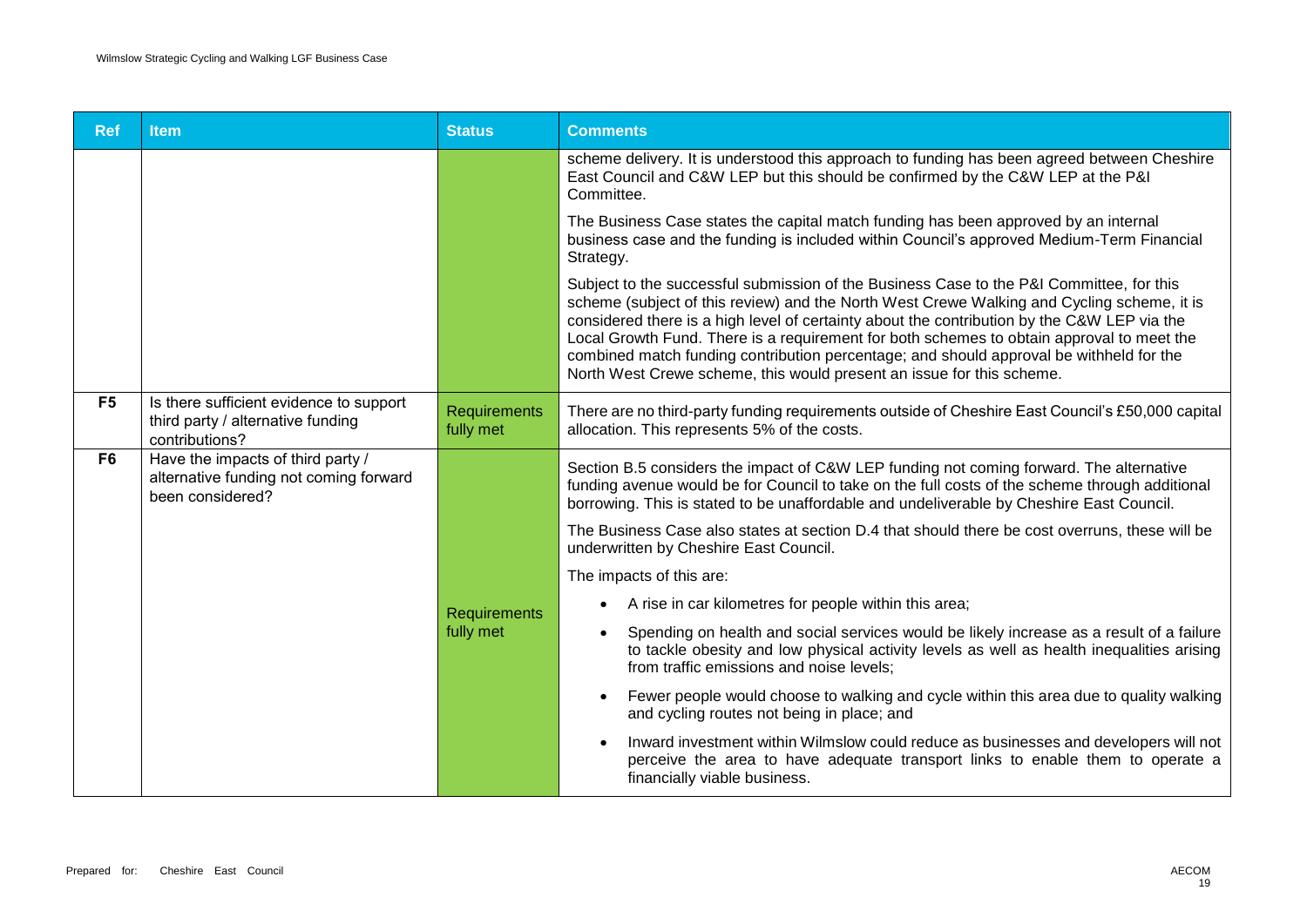| <b>Ref</b>     | <b>Item</b>                                                                                                                                                                                                               | <b>Status</b>                               | <b>Comments</b>                                                                                                                                                                                                                                                                                                                                               |
|----------------|---------------------------------------------------------------------------------------------------------------------------------------------------------------------------------------------------------------------------|---------------------------------------------|---------------------------------------------------------------------------------------------------------------------------------------------------------------------------------------------------------------------------------------------------------------------------------------------------------------------------------------------------------------|
| F7             | Has the long-term financial sustainability<br>of the scheme been demonstrated,<br>including robust plans to ensure the<br>affordability of any ongoing costs for<br>operation, maintenance and major<br>capital renewals? | <b>Requirements</b><br>substantially<br>met | Section E.4 states once complete, the scheme will form part of Council's assets and as such<br>will be maintained in accordance with Cheshire East Council's individual maintenance regimes.<br>There is no ask as part of the Business Case process for additional funding to supplement<br>Cheshire East Council's existing and future maintenance regimes. |
| F <sub>8</sub> | Has evidence of appropriate S151<br>Officer sign-off been provided?                                                                                                                                                       | <b>Requirements</b><br>partially met        | The Business Case notes in section D.2 that a letter from the Council's Section 151 Officer will<br>be appended to the document upon submission to the C&W LEP P&I Committee. Whilst the<br>letter has not been made available as part of the review; the commitment to providing this to<br>the Committee has been factored into the scoring.                |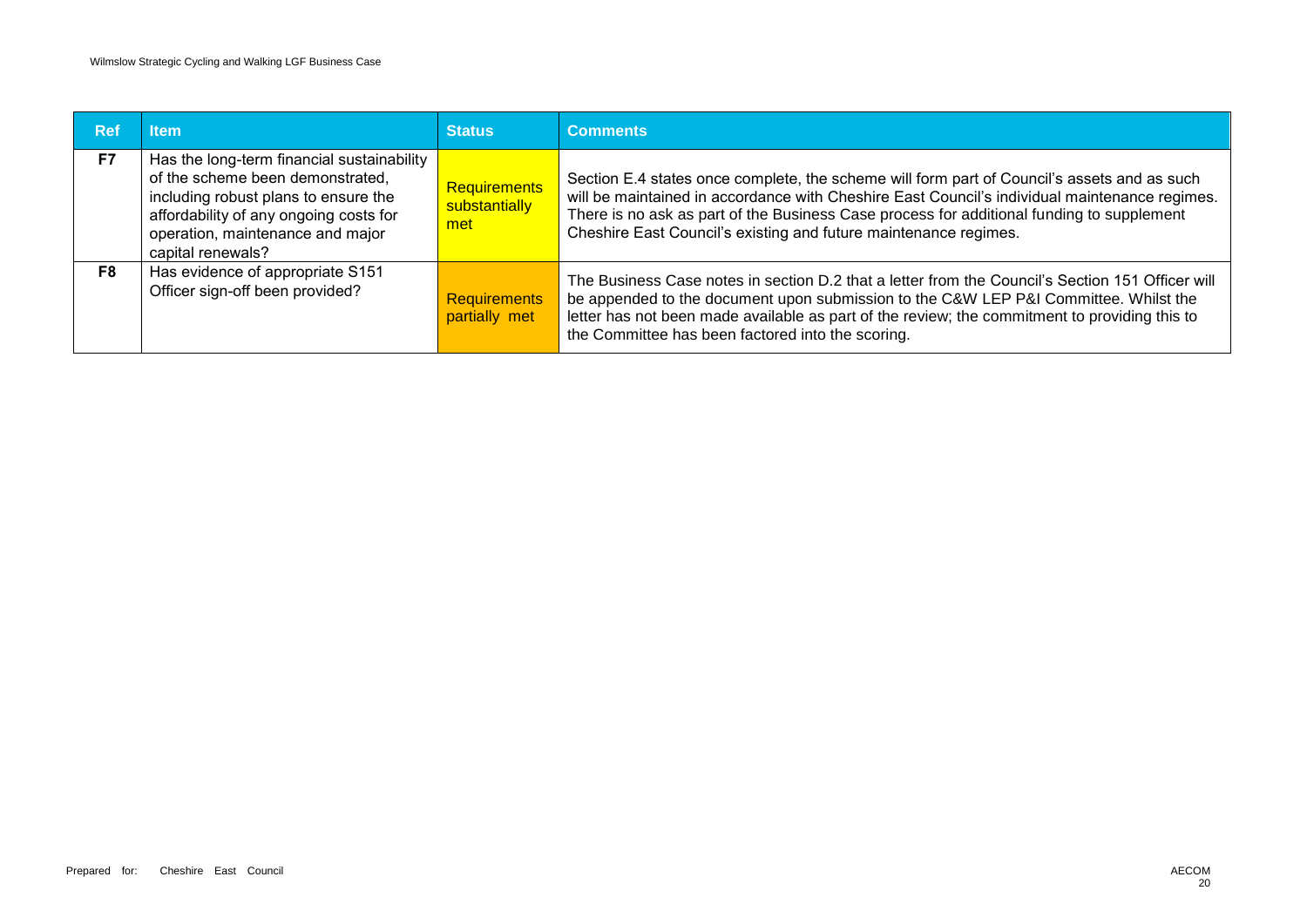## **5. Commercial Case**

### **Table 10: Commercial Case Review Summary**

| <b>Overall</b><br><b>Score</b>  |                                                                                                                                                                                                                 | <b>Requirements substantially met</b>                                                                                                                                          |  |  |  |  |  |
|---------------------------------|-----------------------------------------------------------------------------------------------------------------------------------------------------------------------------------------------------------------|--------------------------------------------------------------------------------------------------------------------------------------------------------------------------------|--|--|--|--|--|
| <b>AECOM</b><br><b>Comments</b> |                                                                                                                                                                                                                 | A clear process of procurement is outlined. The Commercial Case identifies a single<br>procurement route for the delivery of the scheme. The Outline Business Case recommends: |  |  |  |  |  |
|                                 |                                                                                                                                                                                                                 | Cheshire East Council to project manage the scheme;                                                                                                                            |  |  |  |  |  |
|                                 | and                                                                                                                                                                                                             | Design to be undertaken by Ringway Jacobs (Council Highways Service Operator);                                                                                                 |  |  |  |  |  |
|                                 |                                                                                                                                                                                                                 | Construction by Eurovia (procurement via Ringway Jacobs).                                                                                                                      |  |  |  |  |  |
|                                 | It is considered where there the requirements of the appraisal form have not been fully met<br>this is a result of the questions asked within the application form rather than issues with the<br>submission.   |                                                                                                                                                                                |  |  |  |  |  |
|                                 | Given this is considered the final approval, it is recommended that Cheshire East Council<br>make available to the C&W LEP via ongoing project reporting forums, the following items,<br>as they are finalised: |                                                                                                                                                                                |  |  |  |  |  |
|                                 | Evidence of Cabinet paper (anticipated for November 2019) to appoint Ringway<br>Jacobs for detailed design.                                                                                                     |                                                                                                                                                                                |  |  |  |  |  |
|                                 | Evidence of the Delivery Contract executed with Ringway Jacobs / Eurovia.                                                                                                                                       |                                                                                                                                                                                |  |  |  |  |  |
|                                 |                                                                                                                                                                                                                 | Proposed payment mechanisms once the contract has been agreed with Ringway<br>Jacobs / Eurovia.                                                                                |  |  |  |  |  |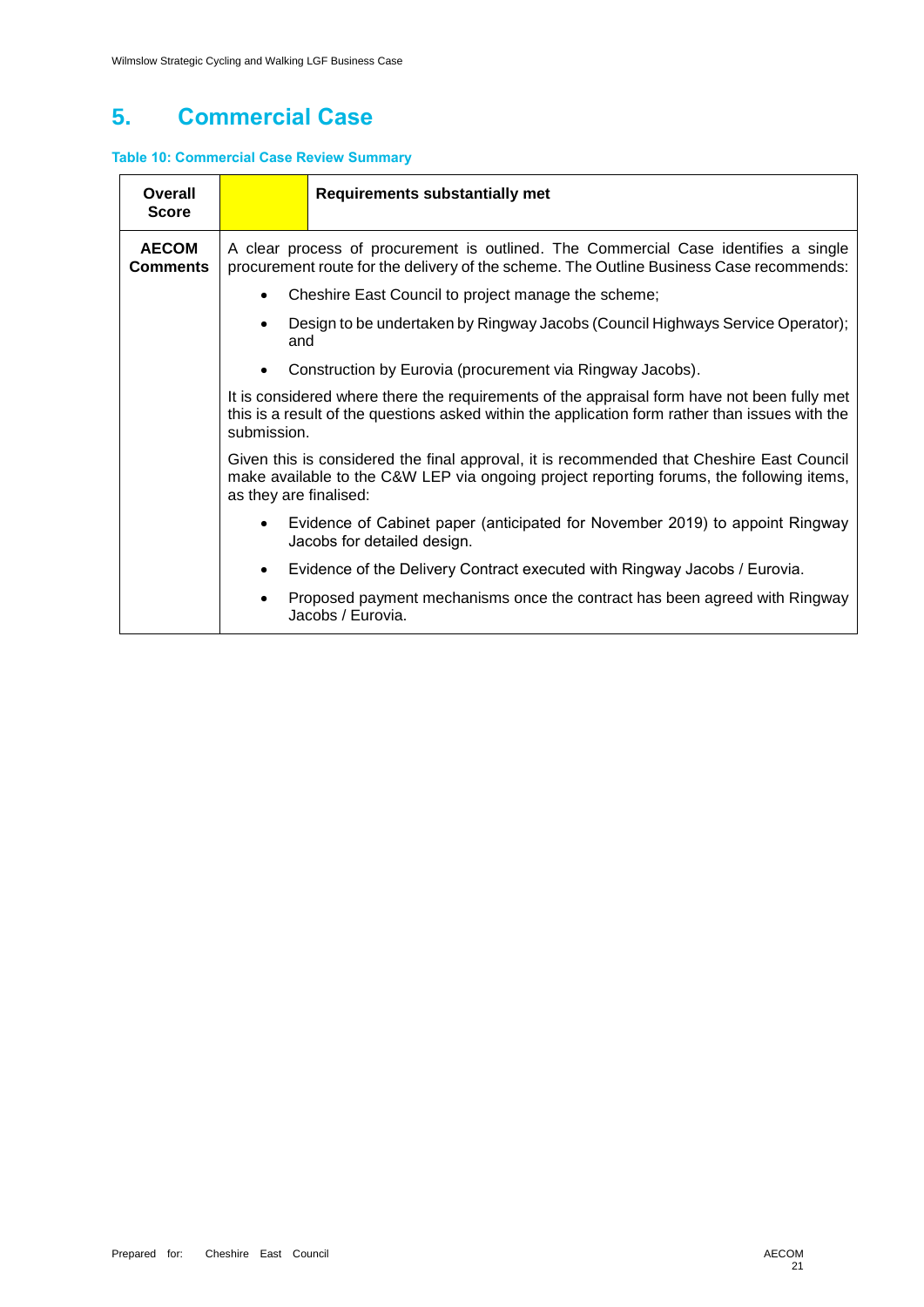#### **Table 11: Commercial Case Review**

| <b>Ref</b>     | <b>Item</b>                                                                        | <b>Status</b>                        | <b>Comments</b>                                                                                                                                                                                                                                                                                                                                                                                                                                                                                                                                                                                                                                         |
|----------------|------------------------------------------------------------------------------------|--------------------------------------|---------------------------------------------------------------------------------------------------------------------------------------------------------------------------------------------------------------------------------------------------------------------------------------------------------------------------------------------------------------------------------------------------------------------------------------------------------------------------------------------------------------------------------------------------------------------------------------------------------------------------------------------------------|
| C <sub>1</sub> | Is the procurement strategy set<br>out and the reason for the choice<br>justified? | Requirements<br>substantially        | A clear process of procurement is outlined. The Commercial Case identifies a single procurement route<br>for the delivery of the scheme. The Outline Business Case recommends:                                                                                                                                                                                                                                                                                                                                                                                                                                                                          |
|                |                                                                                    | met                                  | Cheshire East Council to project manage the scheme;<br>$\bullet$                                                                                                                                                                                                                                                                                                                                                                                                                                                                                                                                                                                        |
|                |                                                                                    |                                      | Design to be undertaken by Ringway Jacobs (Council Highways Service Operator); and<br>$\bullet$                                                                                                                                                                                                                                                                                                                                                                                                                                                                                                                                                         |
|                |                                                                                    |                                      | Construction by Eurovia (procurement via Ringway Jacobs).                                                                                                                                                                                                                                                                                                                                                                                                                                                                                                                                                                                               |
|                |                                                                                    |                                      | The justification for this route is based on economies of scale and reduced procurement time that can<br>be achieved through supplier frameworks already in place. The business case notes that through the<br>Highways Services contract, Ringway Jacobs are able to design schemes of this value and can also<br>provide construction services through Eurovia. This procurement route is considered appropriate as it<br>will help save time with the procurement process and it will ensure that the work is undertaken by a<br>contractor with local experience and that has been through a robust procurement process that is value<br>for money. |
|                |                                                                                    |                                      | The proposed procurement route is considered clear, robust and deliverable.                                                                                                                                                                                                                                                                                                                                                                                                                                                                                                                                                                             |
|                |                                                                                    |                                      | A cabinet paper for the procurement process of the Highways Services Contract Procurement is<br>referenced in section F.2.                                                                                                                                                                                                                                                                                                                                                                                                                                                                                                                              |
| C <sub>2</sub> | Have the proposed payment<br>mechanisms been identified?                           | <b>Requirements</b>                  | Proposed payment mechanisms have not been identified in the Business Case.                                                                                                                                                                                                                                                                                                                                                                                                                                                                                                                                                                              |
|                |                                                                                    | not met                              | It is noted that proposed payment mechanisms are not specifically asked for within the template, and it<br>is considered at this stage of scheme development, it is unlikely that they would have been known.                                                                                                                                                                                                                                                                                                                                                                                                                                           |
|                |                                                                                    |                                      | It is recommended that Cheshire East Council confirm to the C&W LEP via ongoing reporting forums<br>once payment mechanisms have been agreed through the contracting process.                                                                                                                                                                                                                                                                                                                                                                                                                                                                           |
| C <sub>3</sub> | Have the procurement timescales<br>been set out, and are they<br>realistic?        | <b>Requirements</b><br>substantially | A programme for scheme delivery is included at Annex B. The programme identifies that procurement<br>is expected as follows:                                                                                                                                                                                                                                                                                                                                                                                                                                                                                                                            |
|                |                                                                                    | met                                  | A Cabinet paper is anticipated for November 2019 for the appointment of Ringway Jacobs to<br>$\bullet$<br>progress design.                                                                                                                                                                                                                                                                                                                                                                                                                                                                                                                              |
|                |                                                                                    |                                      | Eurovia contract / scoping / mobilisation identified for 2020/21 Q1 / Q2.                                                                                                                                                                                                                                                                                                                                                                                                                                                                                                                                                                               |
|                |                                                                                    |                                      | Key gateways are identified as:                                                                                                                                                                                                                                                                                                                                                                                                                                                                                                                                                                                                                         |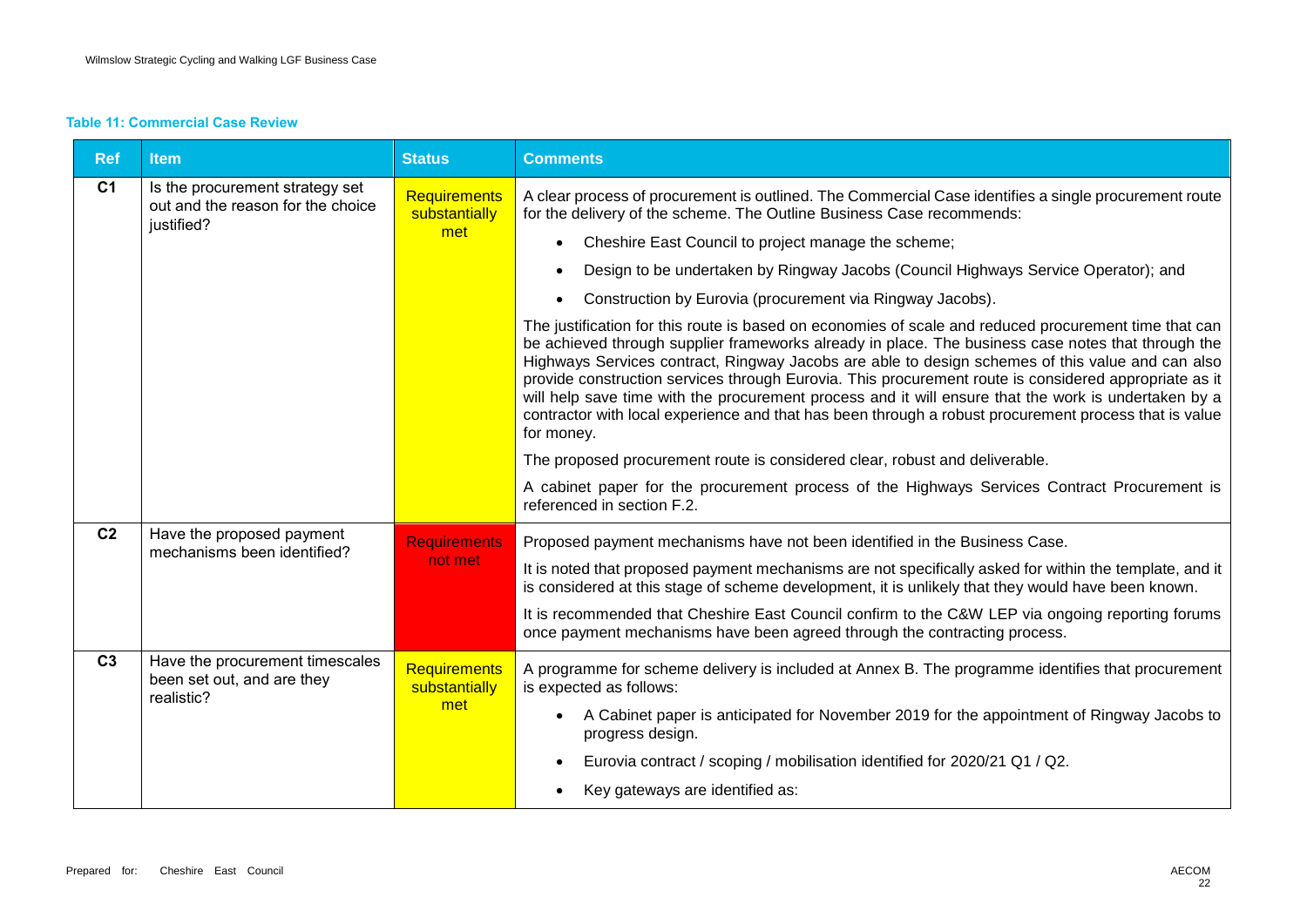| <b>Ref</b>     | <b>Item</b>                                                                             | <b>Status</b>                        | <b>Comments</b>                                                                                                                                                                                                                 |
|----------------|-----------------------------------------------------------------------------------------|--------------------------------------|---------------------------------------------------------------------------------------------------------------------------------------------------------------------------------------------------------------------------------|
|                |                                                                                         |                                      | Stage 1: Feasibility and Stage 1 design - March 2019<br>$\circ$                                                                                                                                                                 |
|                |                                                                                         |                                      | Stage 2: Detailed design - November 2019                                                                                                                                                                                        |
|                |                                                                                         |                                      | Stage 3: Construction Phase 1 - June 2020                                                                                                                                                                                       |
|                |                                                                                         |                                      |                                                                                                                                                                                                                                 |
| C <sub>4</sub> | Have details of contract<br>management been provided,<br>including contract timescales? | <b>Requirements</b><br>partially met | It is noted from the Cabinet Report for the Highways Services Contract that Cheshire East Council use<br>the Department for Transport Highway Maintenance Efficiency Programme adaptation of the NEC3<br>Term Service Contract. |
|                |                                                                                         |                                      | It is recommended that Cheshire East Council confirm to the C&W LEP via ongoing reporting forums,<br>any agreed contractual management arrangements formalised in the Delivery Contract (at the<br>appropriate time).           |
|                |                                                                                         |                                      | Construction timescales are identified as: 2020/21 Q3.                                                                                                                                                                          |
|                |                                                                                         |                                      | Key gateways are identified as:                                                                                                                                                                                                 |
|                |                                                                                         |                                      | Stage 1: Feasibility and Stage 1 design - March 2019                                                                                                                                                                            |
|                |                                                                                         |                                      | Stage 2: Detailed design - November 2019                                                                                                                                                                                        |
|                |                                                                                         |                                      | Stage 3: Construction Phase 1 - June 2020                                                                                                                                                                                       |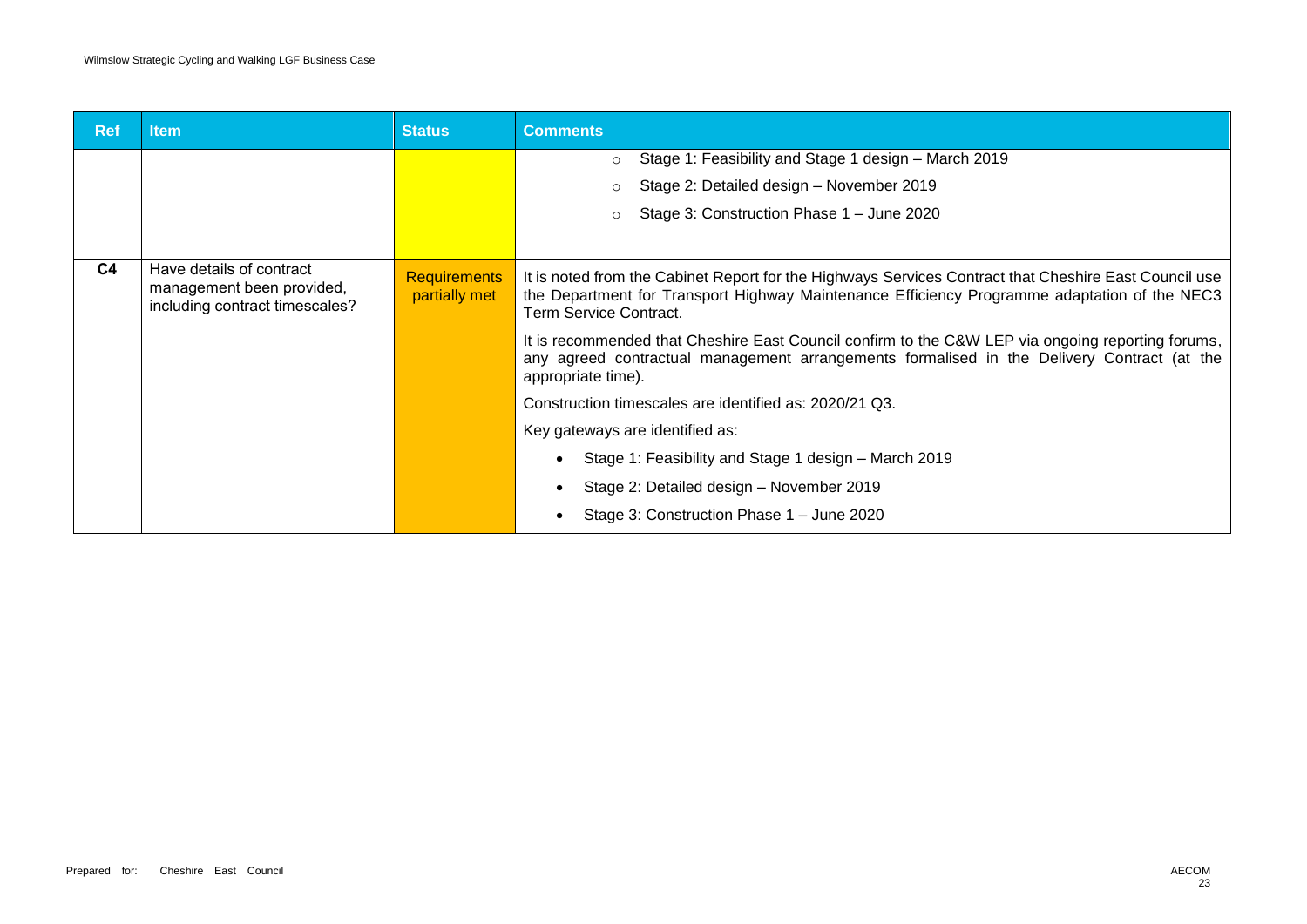# **6. Management Case**

### **Table 12: Management Case Review Summary**

| Overall<br><b>Score</b>         | <b>Requirements substantially met</b>                                                                                                                                                                                                                                                                                                  |  |  |  |  |  |
|---------------------------------|----------------------------------------------------------------------------------------------------------------------------------------------------------------------------------------------------------------------------------------------------------------------------------------------------------------------------------------|--|--|--|--|--|
| <b>AECOM</b><br><b>Comments</b> | The Management Case identifies that the project is currently at outline design stage with a<br>report to go Cabinet in November 2019 for Ringway Jacobs to deliver and construct the<br>project with Eurovia.                                                                                                                          |  |  |  |  |  |
|                                 | The Management Case sets out the high-level delivery structure to oversee the delivery of<br>the project. A work programme is provided at Annex B.                                                                                                                                                                                     |  |  |  |  |  |
|                                 | Given this route utilises the highway verge to construct a shared pedestrian and cycle facility<br>and short sections of quiet residential streets, there is identified to be limited constraints on<br>delivery. Furthermore, there is limited removal of vegetation; however, a mitigation plan will<br>be put in place as required. |  |  |  |  |  |
|                                 | Given this is considered the final approval, it is recommended that Cheshire East Council<br>make available to the C&W LEP via ongoing project reporting forums, the following items,<br>as they are finalised:                                                                                                                        |  |  |  |  |  |
|                                 | Outcomes from planned stakeholder consultation activities.                                                                                                                                                                                                                                                                             |  |  |  |  |  |
|                                 | Confirmed construction delivery milestones following agreement with contractor to<br>build on the level of detail currently provided in Annex B.                                                                                                                                                                                       |  |  |  |  |  |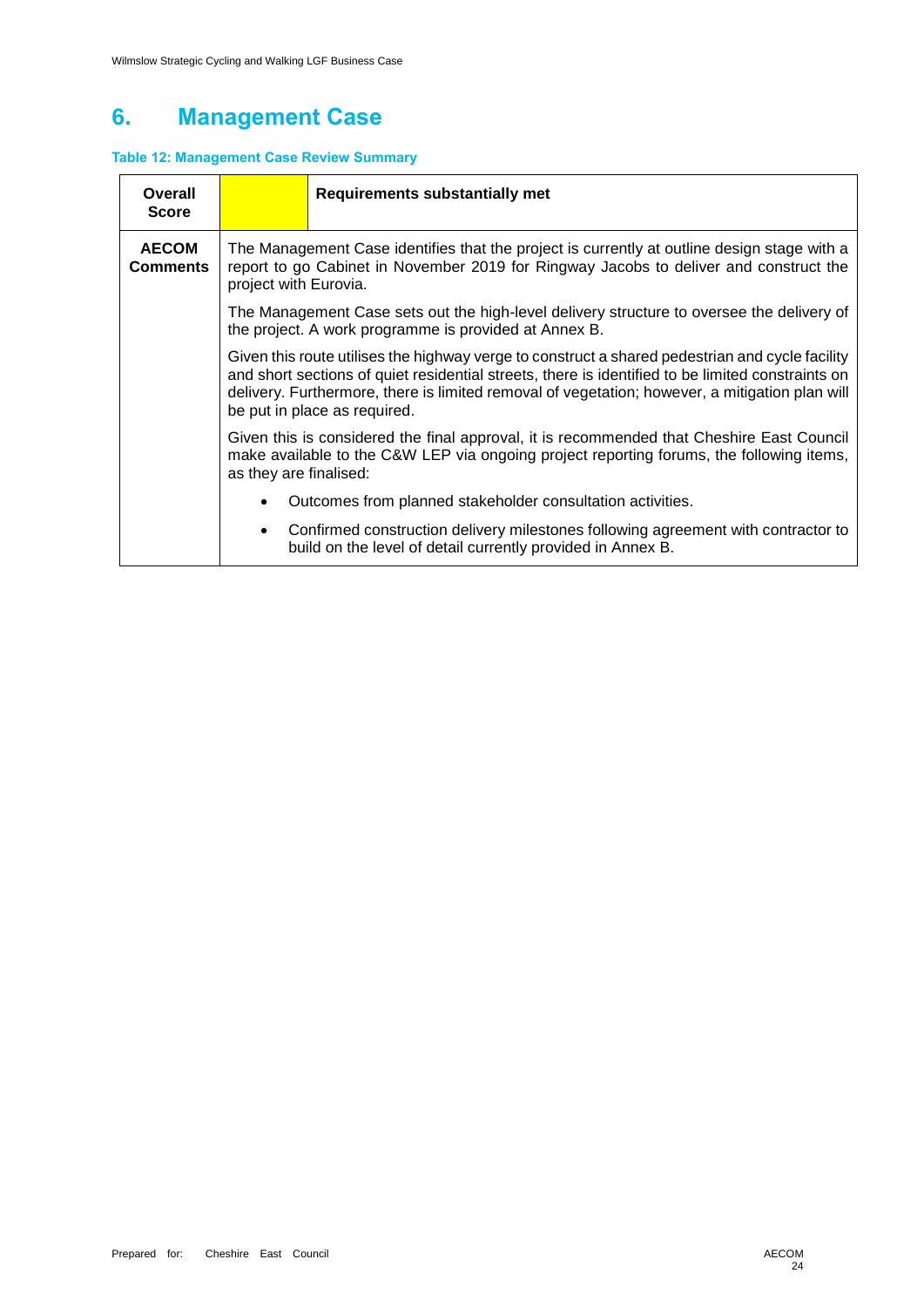### **Table 13: Management Case Review**

| <b>Ref</b>     | <b>Item</b>                                                                                                                                                                              | <b>Status</b>                               | <b>Comments</b>                                                                                                                                                                                                                                                                                                                                                                                                                                                                                                                                                                                                                                                                                                                                                                                                                                                 |
|----------------|------------------------------------------------------------------------------------------------------------------------------------------------------------------------------------------|---------------------------------------------|-----------------------------------------------------------------------------------------------------------------------------------------------------------------------------------------------------------------------------------------------------------------------------------------------------------------------------------------------------------------------------------------------------------------------------------------------------------------------------------------------------------------------------------------------------------------------------------------------------------------------------------------------------------------------------------------------------------------------------------------------------------------------------------------------------------------------------------------------------------------|
| <b>M1</b>      | Has the proposed governance /<br>organisational structure been<br>provided? Does it provide a<br>robust means of overseeing<br>project delivery with appropriate<br>skills / experience? | <b>Requirements</b><br><b>Fully Met</b>     | A delivery structure is set out in section E.4. This includes a Programme Board, SRO, Sponsor,<br>Project Team, Design Project Manager and Construction Team, with named personnel for key roles.<br>Section E.4 provides details on the Sustainable Travel Enhancement Programme Project Board<br>responsibilities and proposed meeting schedule. This section also identifies the ultimate<br>accountability sits with the Board SRO, Richard Hibbert.<br>Section F.1 states Scheme Design will be undertaken by Ringway Jacobs.<br>The structure is considered appropriate for local authority capital delivery and aligns with best practice<br>project management principles. The delivery structure is consistent with the North West Crewe<br>Walking and Cycling scheme and should offer efficiencies in delivery and project management<br>activities. |
| M <sub>2</sub> | Does the project programme<br>demonstrate realistic delivery<br>timescales? Does it provide an<br>appropriate level of detail, e.g. in<br><b>GANTT</b> chart form?                       | <b>Requirements</b><br>substantially<br>met | Annex B includes a work programme for the project with key tasks set out against quartiles. The work<br>programme includes a breakdown of key activities such as feasibility and options (complete), Ringway<br>Jacobs design and planning (complete), detailed design, contract scoping and mobilisation, and<br>construction activities.<br>A GANTT chart has not been provided as part of this Outline Business Case. It is recommended that<br>upon execution of the Delivery Contract and confirmation of construction delivery milestones, a<br>GANTT chart, could be made available to the C&W LEP to improve the level of programme<br>information available. This is not required at this stage.                                                                                                                                                       |
| M3             | Have critical path items and<br>dependencies been clearly<br>identified?                                                                                                                 | <b>Requirements</b><br>partially met        | The timescales appear realistic, but the programme does not include specific information relating to<br>the critical path or dependencies between activities.                                                                                                                                                                                                                                                                                                                                                                                                                                                                                                                                                                                                                                                                                                   |
| M4             | Have required statutory powers<br>and consents been identified,<br>including current status and<br>timescales for obtaining these<br>powers if they are not already in<br>place?         | <b>Requirements</b><br>substantially<br>met | No land acquisition requirements are identified within the Business Case.<br>In Annex D Alternative Options Appraisal (Technical Feasibility), it is noted that the preferred option<br>is subject to land owner agreements and environmental constraints. Further detail on the<br>requirements associated with these factors is recommended.                                                                                                                                                                                                                                                                                                                                                                                                                                                                                                                  |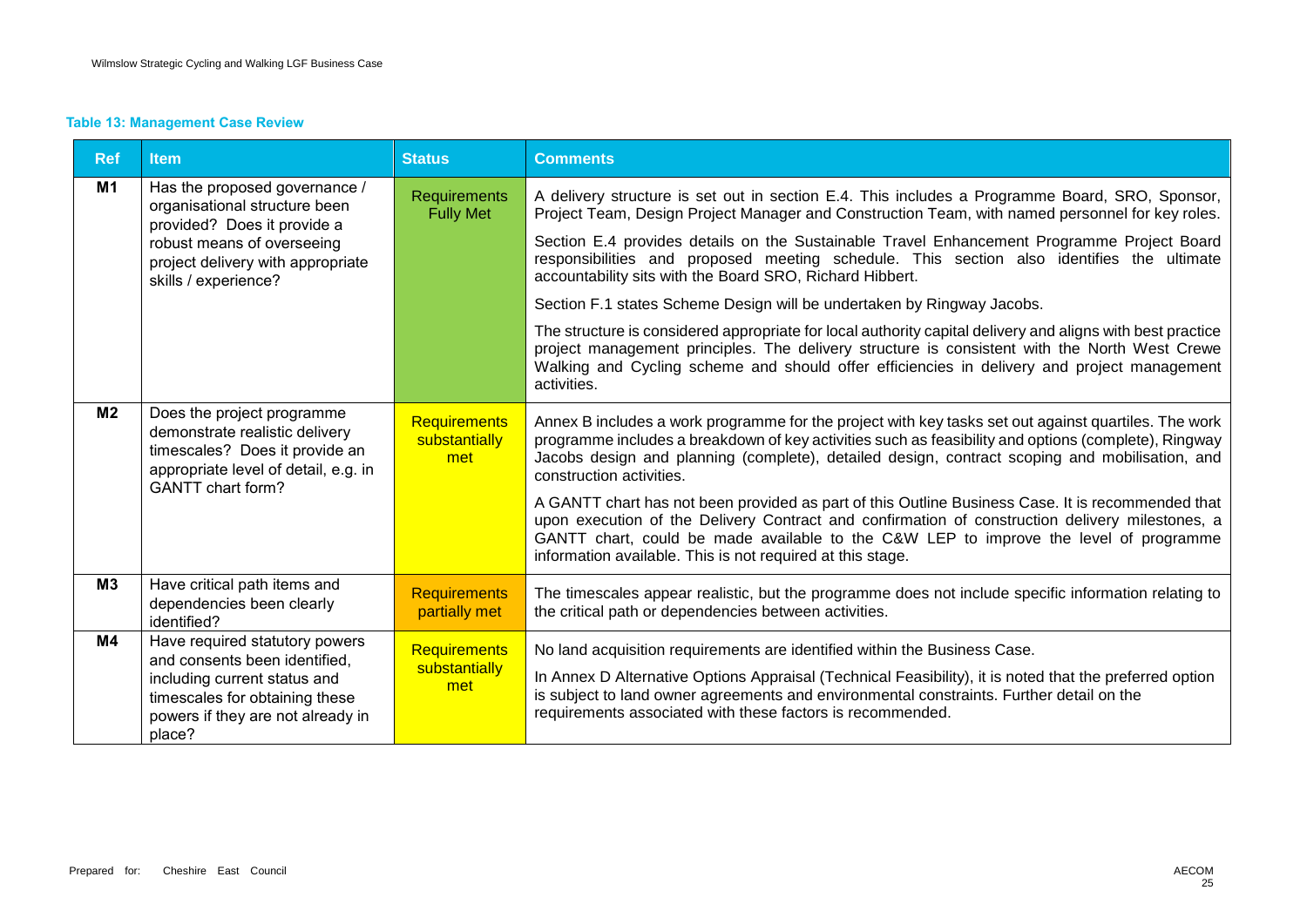| <b>Ref</b>     | <b>Item</b>                                                                                                                                                            | <b>Status</b>                               | <b>Comments</b>                                                                                                                                                                                                                                                                                                                                                                                                                                                                                                                                                                                         |
|----------------|------------------------------------------------------------------------------------------------------------------------------------------------------------------------|---------------------------------------------|---------------------------------------------------------------------------------------------------------------------------------------------------------------------------------------------------------------------------------------------------------------------------------------------------------------------------------------------------------------------------------------------------------------------------------------------------------------------------------------------------------------------------------------------------------------------------------------------------------|
| M <sub>5</sub> | Have details of the reporting,<br>assurance and approval process<br>been provided?                                                                                     | <b>Requirements</b><br>substantially<br>met | The business case is expected to be progressed in line with the LEP Growth Programme Assurance<br>and Accountability Framework, which applies to all schemes funded through the Local Growth Fund<br>programme.                                                                                                                                                                                                                                                                                                                                                                                         |
|                |                                                                                                                                                                        |                                             | Reporting relationships are demonstrated by the organogram provided in E4: Operational Issues. This<br>includes reference in supporting text that monthly meets take place for the Project Board to discuss<br>scheme progression, including scrutinising various aspects of delivery. The SRO will be responsible<br>for feeding back to the STEPS Programme Board.                                                                                                                                                                                                                                    |
|                |                                                                                                                                                                        |                                             | Internal Cheshire East Council reporting and approvals processes for the Design Contract are<br>anticipated in November 2019.                                                                                                                                                                                                                                                                                                                                                                                                                                                                           |
| M6             | Has evidence of scheme delivery<br>been provided, to demonstrate<br>that the delivery body has the<br>capability and means to<br>successfully implement the<br>scheme? | Requirements<br>substantially<br>met        | The Outline Business Case states Cheshire East Council has proven experience in the delivery of<br>capital and revenue programmes on time and on budget. Evidence of scheme delivery is presented<br>with regard to the £7 million Crewe Green roundabout improvement scheme (completed on<br>schedule and to budget). The scheme shares similarities in regard to delivery of shared cycleways<br>and footways, in addition to crossing points for cyclists and pedestrians. The scheme also included<br>a C&W LEP contribution; highlighting experience delivering schemes via this governance route. |
| M <sub>7</sub> | Have key risks been identified<br>and are suitable mitigation<br>measures proposed?                                                                                    | <b>Requirements</b><br>substantially<br>met | Key risks are identified in section E.6 to demonstrate the project is considered low risk. This<br>includes their likely impact and mitigation. The risk register is included at Annex C.                                                                                                                                                                                                                                                                                                                                                                                                               |
|                |                                                                                                                                                                        |                                             | The owner of the overall Risk Management Strategy sits with the STEPS Board Chair (section E.6).<br>The Board is identified as forum for discussion of key risks.                                                                                                                                                                                                                                                                                                                                                                                                                                       |
|                |                                                                                                                                                                        |                                             | The risks relate to communications, scope and cost, resourcing etc. and are considered consistent<br>with status by Cheshire East Council that the scheme is low risk.                                                                                                                                                                                                                                                                                                                                                                                                                                  |
|                |                                                                                                                                                                        |                                             | Section E.6 states the risk register will be monitored as part of the project but provides no<br>timebound measure for this activity. It is recommended that a commitment is made to update the<br>risk register at regular intervals e.g. monthly through to the completion of the project.                                                                                                                                                                                                                                                                                                            |
| M <sub>8</sub> | Is there a Stakeholder<br>Management Plan that identifies                                                                                                              | <b>Requirements</b>                         | A Stakeholder Plan has been developed for this scheme and is included in Annex E.                                                                                                                                                                                                                                                                                                                                                                                                                                                                                                                       |
|                | key stakeholders and details how<br>met                                                                                                                                | substantially                               | The following summarises the engagement activities undertaken:                                                                                                                                                                                                                                                                                                                                                                                                                                                                                                                                          |
|                | engagement / consultation will be<br>undertaken?                                                                                                                       |                                             | Engagement for the LTP in Summer 2018 more broadly for walking and cycling proposals;                                                                                                                                                                                                                                                                                                                                                                                                                                                                                                                   |
|                |                                                                                                                                                                        |                                             | Engagement with key employers who are supportive (Science Corridor accessibility study);                                                                                                                                                                                                                                                                                                                                                                                                                                                                                                                |